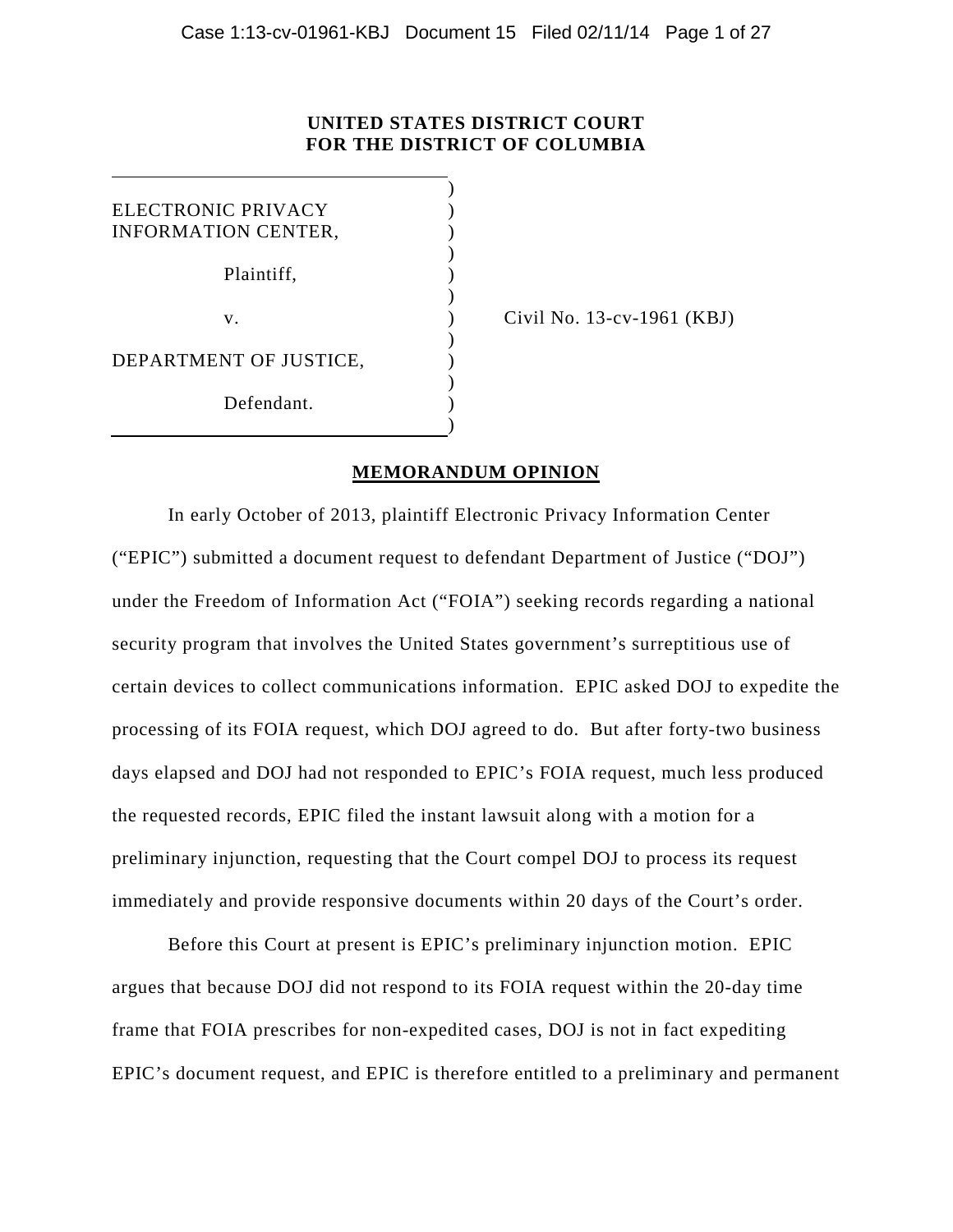#### Case 1:13-cv-01961-KBJ Document 15 Filed 02/11/14 Page 2 of 27

injunction compelling DOJ to disclose the records forthwith. DOJ responds that EPIC is not entitled to immediate production of the records because the agency has complied with FOIA's requirements for processing expedited requests—it has moved EPIC's request ahead of all non-expedited requests in its FOIA queue and is working to process the request as soon as practicable, which is taking longer than 20 days.

This Court has considered the complaint, the parties' briefs on the motion for a preliminary injunction, the arguments made at the preliminary injunction hearing, and the applicable law, and for the reasons explained below, the Court concludes that EPIC has failed to establish a likelihood of success on the merits of its argument that the organization is entitled to the injunctive relief it seeks. Moreover, EPIC has fallen short of demonstrating that it will suffer irreparable harm if this Court does not order DOJ to produce responsive records now, and the Court is not convinced that the balance of harms and public interest factors weigh in EPIC's favor, particularly in light of the classified nature of the documents at issue. Consequently, the Court concludes that EPIC's motion for a preliminary injunction must be **DENIED**.

## **I. BACKGROUND**

## **A. Facts Alleged In The Complaint**

EPIC is "a public interest research organization incorporated as a not-for-profit corporation in Washington, D.C." (Complaint for Injunctive Relief ("Compl."), ECF No. 1, ¶ 4.) According to the complaint, EPIC performs the following work:

> EPIC conducts oversight of government activities and policies and analyzes their impact on civil liberties and privacy interests. Among its other activities, EPIC publishes books, reports, and a bi-weekly electronic newsletter. EPIC also maintains a popular Internet site, http://epic.org, which contains extensive information on current privacy issues,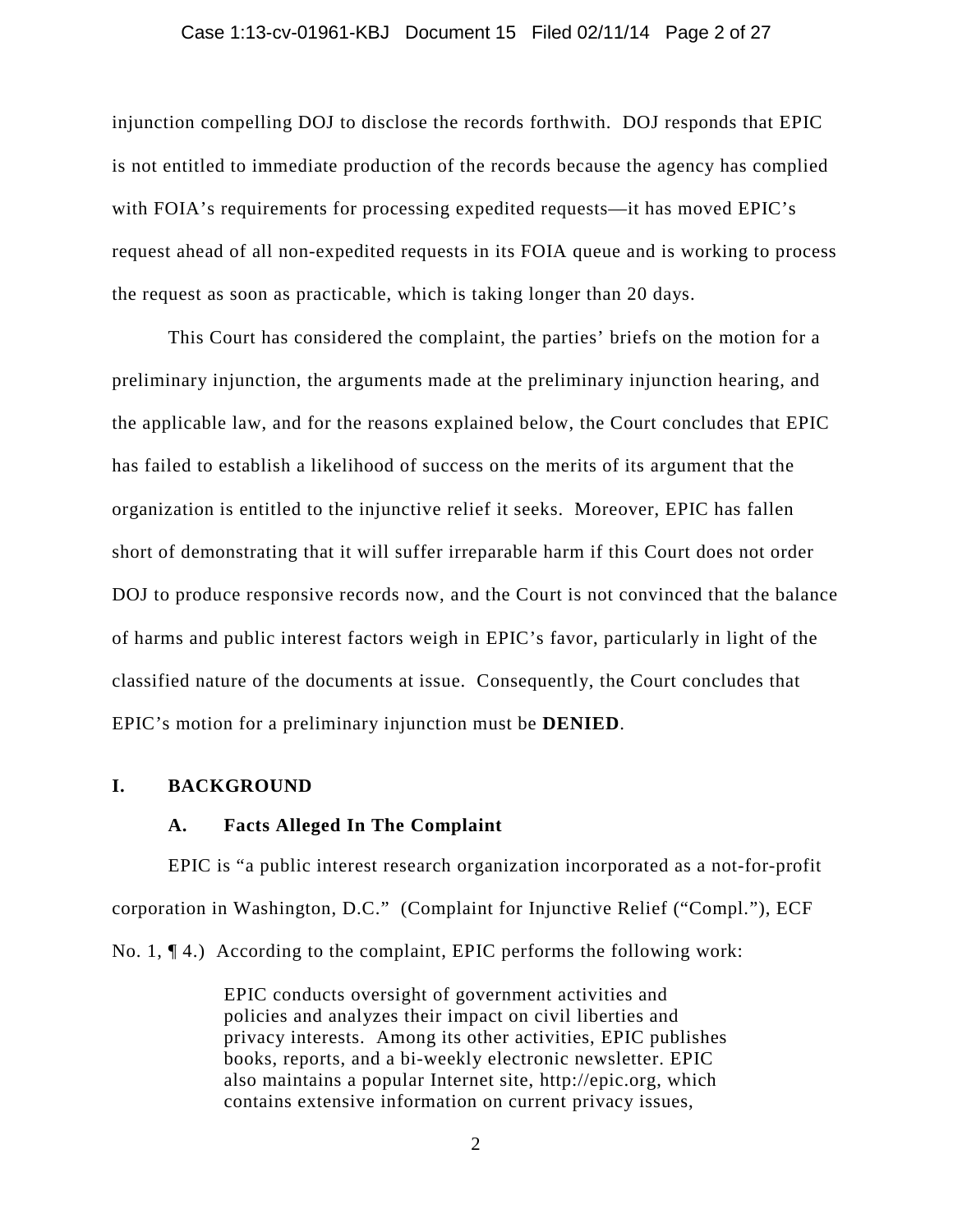including documents obtained from federal agencies under the FOIA. EPIC routinely and systematically disseminates information to the public through its website and other media outlets.

*Id.*

On October 3, 2013, EPIC mailed a FOIA document request ("FOIA Request") to the National Security Division of DOJ ("NSD") via certified mail, which the NSD's FOIA office officially received on October 18, 2013. (*Id.* ¶ 16; *see also* Mem. in Support of P.'s Mot. for a Prelim. Inj. ("PI Mem."), Ex. B, Letter from Arnetta Mallory to Amie Stepanovich, dated Oct. 29, 2013 ("NSD Acknowledgement"), ECF No. 3-3.) The FOIA Request explained that EPIC was seeking copies of reports that the Attorney General had submitted to Congress pursuant to the Foreign Intelligence Surveillance Act ("FISA"), 50 U.S.C. § 1846, for the past 12 years—reports that, according to EPIC, summarize "all uses of pen registers and trap and trace devices obtained under the FISA[,]" and "include the number of applications granted and the number of applications modified under the FISA, as well as the total number of installations approved and denied under emergency circumstances." (PI Mem., Ex. A, Letter from Amie Stepanovich to Arnetta James, dated Oct. 3, 20[1](#page-2-0)3, ECF No. 3-2, at 3.)<sup>1</sup> The FOIA Request specified that EPIC was seeking "all records related to the Attorney General's required semiannual reports between 2001 and present" (*id.*), and in particular, the following three categories of documents:

<span id="page-2-0"></span> $\frac{1}{1}$  $<sup>1</sup>$  According to the Complaint, "[a] Pen Register is a device or process 'which records or decodes</sup> dialing, routing, addressing, or signaling information transmitted by an instrument or facility from which a wire or electronic communication is transmitted[,]'" and "[a] Trap and Trace is a device or process 'which captures the incoming electronic or other impulses which identify the originating number or other dialing, routing, addressing, and signaling information reasonably likely to identify the source of a wire or electronic communication." (Compl. ¶¶ 9-10.) Under 50 U.S.C § 1846, the Attorney General is required to provide Congress with semiannual reports on the use of these devices, including the number of applications made for court orders approving use of such devices, and the number of orders granted, modified or denied.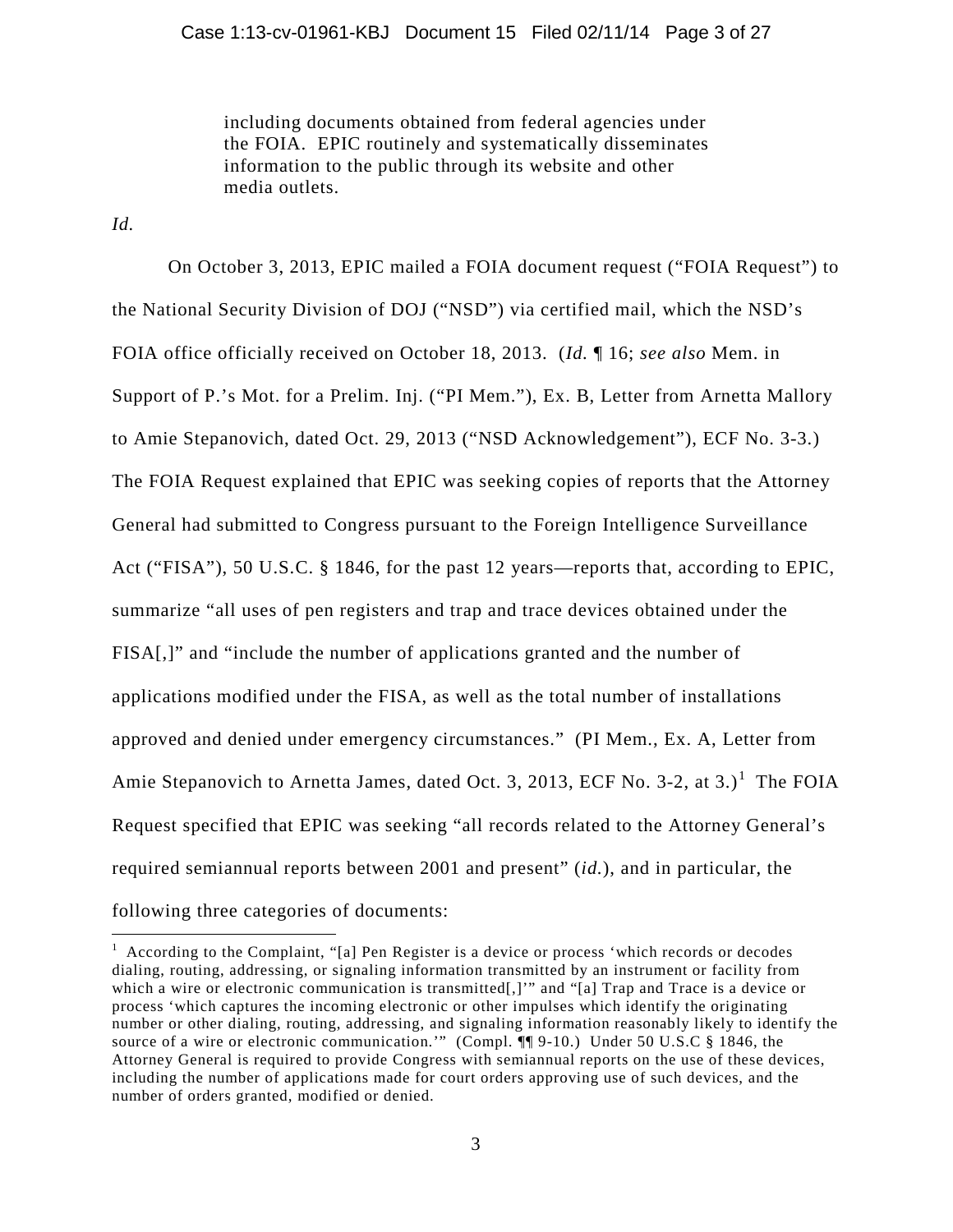1. all reports made to the Permanent Select Committee on Intelligence in the House of Representatives and the Select Committee on Intelligence in the Senate, detailing the total number of orders for pen registers or trap and trace devices granted or denied, and detailing the total number of pen registers or trap and trace devices installed pursuant to 50 U.S.C. § 1843[;]

2. all information provided to the aforementioned committees concerning all uses of pen registers and trap and trace devices;

3. all records used in preparation of the above materials, including statistical data.

(Compl. ¶ 18.) As part of the FOIA Request, EPIC asked DOJ to waive all duplication fees pursuant to 5 U.S.C. § 552(a)(4)(A). (*Id. ¶¶* 19-20.) EPIC also requested expedited processing of the FOIA Request because EPIC is "'primarily engaged in disseminating information[]'" and its document request related to a matter about which there is an "'urgency to inform the public about an actual or alleged federal government activity.'" (*Id.*  $\P$  21 (quoting 5 U.S.C. § 552(a)(6)(E)(v)(II)).)

On October 29, 2013, seven business days after receiving the FOIA Request, the NSD sent EPIC a letter acknowledging its receipt of the request. (*Id.* ¶ 22; *see also* NSD Acknowledgement (noting that "[o]ur policy is to process FOIA requests on a first-in, first-out basis[,]" and that "every effort will be made to respond to your request as quickly as possible" but the "processing time will depend upon the complexity of the request, whether it involves sensitive or voluminous records, and whether consultations with other agencies or agency components are appropriate").) The NSD followed up with a second letter on November 5, 2013, which explained that the agency was granting EPIC's requests for a fee waiver and expedited processing. (Compl. ¶¶ 23-24; *see also* PI Mem., Ex. C, Letter from Arnetta Mallory to Amie Stepanovich, dated Nov.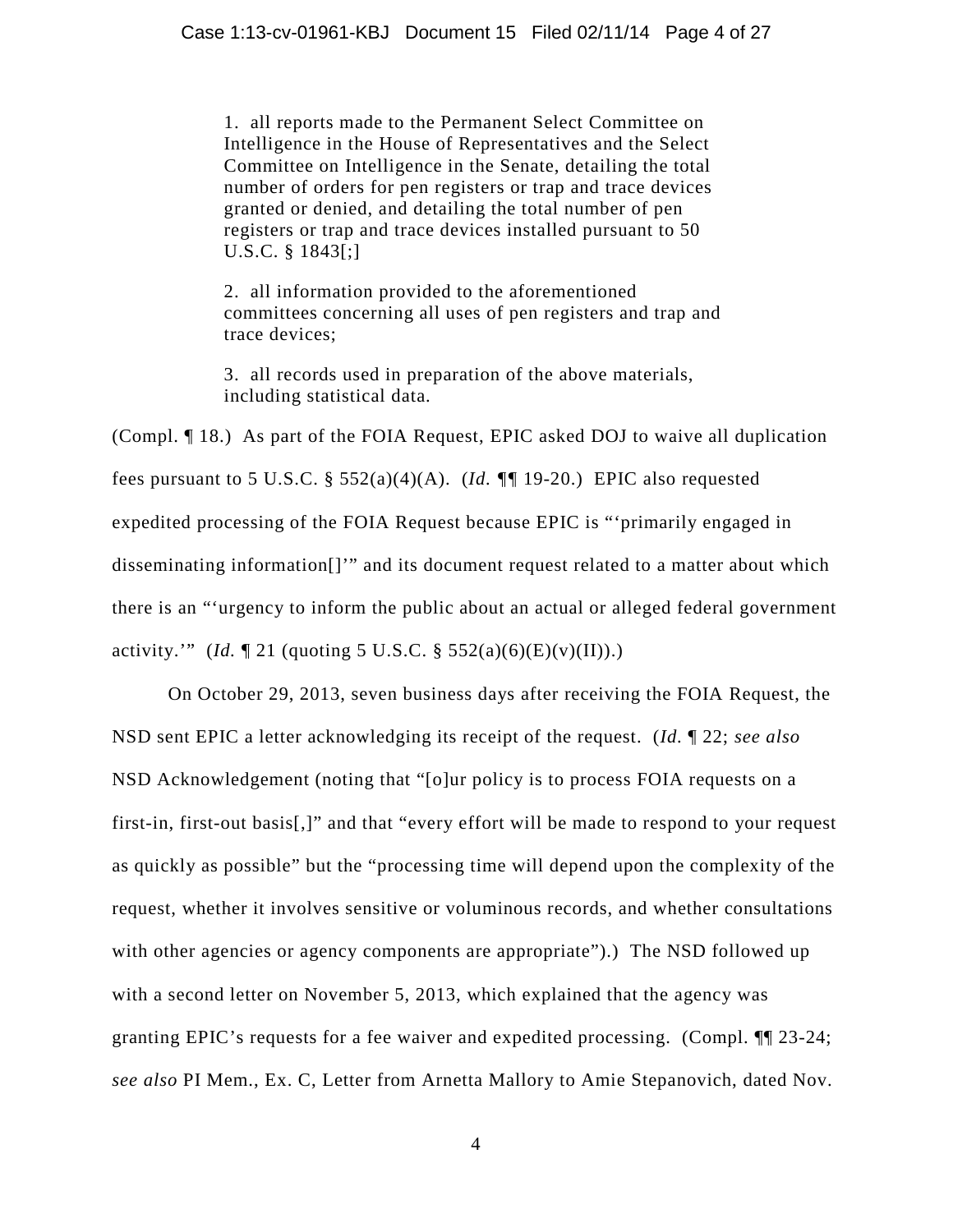5, 2013, ECF No. 3-4.) The November 5th letter was the last communication that EPIC received from the NSD or DOJ regarding the FOIA Request before December 19, 2013, which is the date on which EPIC filed the instant complaint. (Compl.  $\P$  26.)

EPIC's complaint contains two counts. Count I is captioned: "Violation of FOIA: Failure to Comply with Statutory Deadlines," and asserts that "DOJ's failure to respond to [the FOIA] Request violated the statutory deadline imposed by the FOIA set forth in 5 U.S.C. § 552 (a)(6)(A)(ii) and (a)(6)(E)(iii) (2013)." (*Id*. ¶ 32.) Count II is captioned: "Violation of FOIA: Unlawful Withholding of Agency Records"; that count maintains that "EPIC and the public have been denied access to responsive agency records to which the parties are lawfully entitled under the FOIA, 5 U.S.C. § 552(a)(3)(A)." (*Id*. ¶ 37.) The complaint states that each of these alleged violations independently entitles EPIC "to injunctive relief compelling the immediate disclosure of the requested agency records," (*id.* ¶ 34; *see also id.* ¶ 39), and in its prayer for relief, EPIC specifically requests that this Court:

> A. order Defendant to promptly immediately [sic] process responsive agency records;

B. order Defendant to disclose all responsive agency records in their entirety and make copies available to  $EPIC$ [;]

C. award Plaintiff its costs and reasonable attorneys' fees incurred in this action pursuant to 5 U.S.C.  $\S$  552(a)(4)(E) (2010); and

E. [sic] grant such other relief as the Court may deem just and proper.

(*Id.* at 7.)

# **B. EPIC's Motion For Preliminary Injunction**

At the same time that EPIC filed its complaint, EPIC also filed a separate motion

that requests "entry of a preliminary injunction to enjoin defendant [DOJ's] unlawful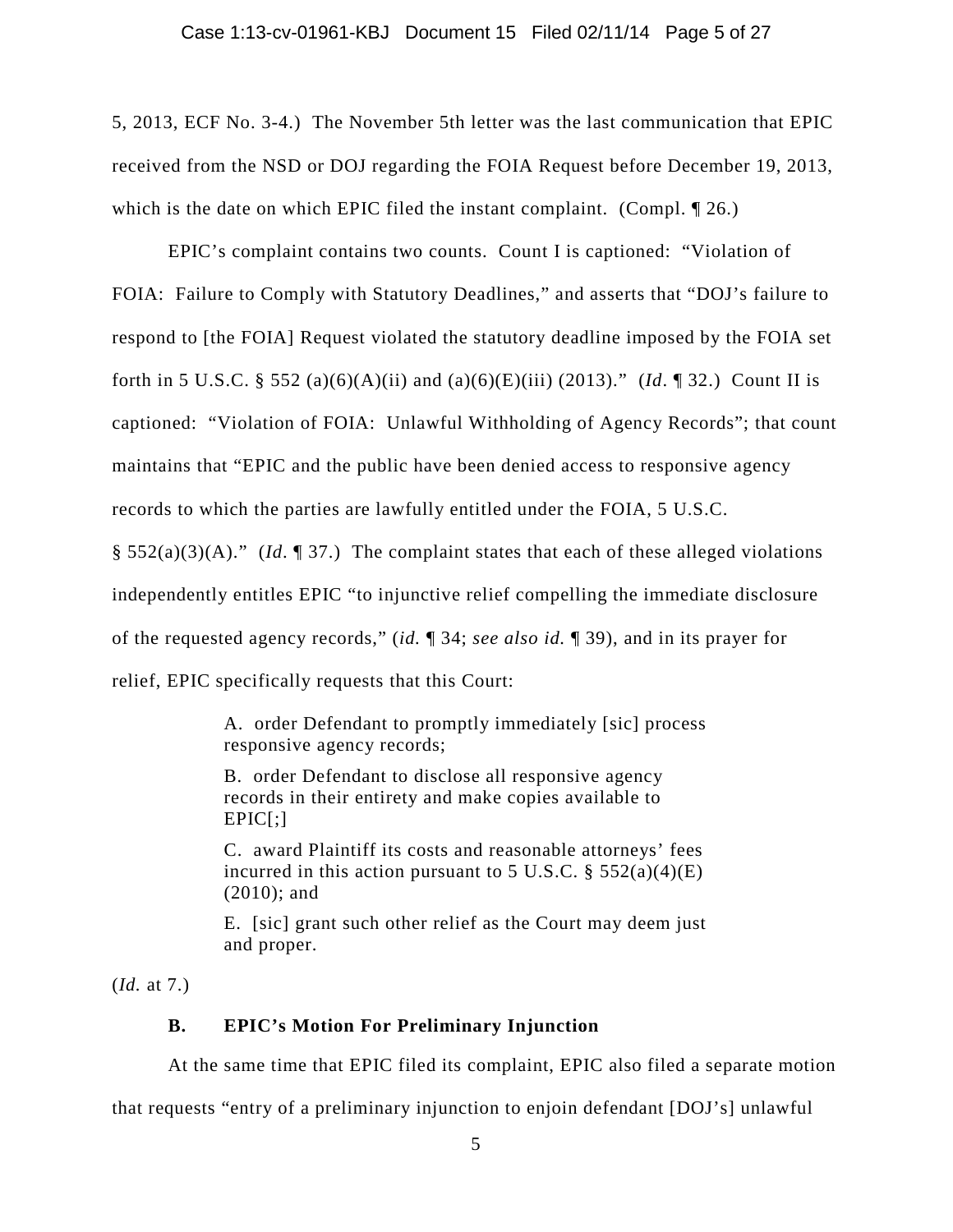attempts to impede plaintiff's efforts to obtain agency records under the [FOIA]." (P.'s Mot. for a Prelim. Inj. ("PI Motion"), ECF No. 3, at 1.) The injury alleged and the relief requested in EPIC's preliminary injunction motion are coterminous with those set forth in the complaint. Specifically, the motion maintains that EPIC is statutorily entitled to have its FOIA Request processed within at least 20 days of the agency's receipt of that request—a deadline that DOJ admittedly has not met—and thus EPIC's "likelihood of prevailing on the merits is extremely high." (PI Mem. at 8.) Additionally, EPIC asserts that it will suffer irreparable injury if this Court does not order DOJ to process its request expeditiously because "extraordinary public attention" is currently focused on the issue of government surveillance programs, and "time is of the essence" with respect to getting information that will inform the "current and ongoing" debate. (*Id.* at 10.) EPIC also argues that the balance of interests weighs in its favor because DOJ "cannot claim to be 'burdened' by a requirement that it comply with its statutory obligations" *(id.* at 14), and that "faithful adherence" to FOIA is in the public interest (*id.* at 15 (internal quotation marks and citation omitted).) And like the complaint itself, the motion for a preliminary injunction ultimately requests that this Court "direct DOJ to complete the processing of EPIC's FOIA Request and [to] produce or identify all responsive records within 20 days of the issuance of the order EPIC now seeks." (*Id.* at 16.)

Notably, the memorandum that EPIC has filed in support of the PI Motion indicates that the precipitating event for EPIC's FOIA Request was *The Guardian* newspaper's recent release of information regarding the existence, from 2004-2011, of a program under which the National Security Administration ("NSA") secured approval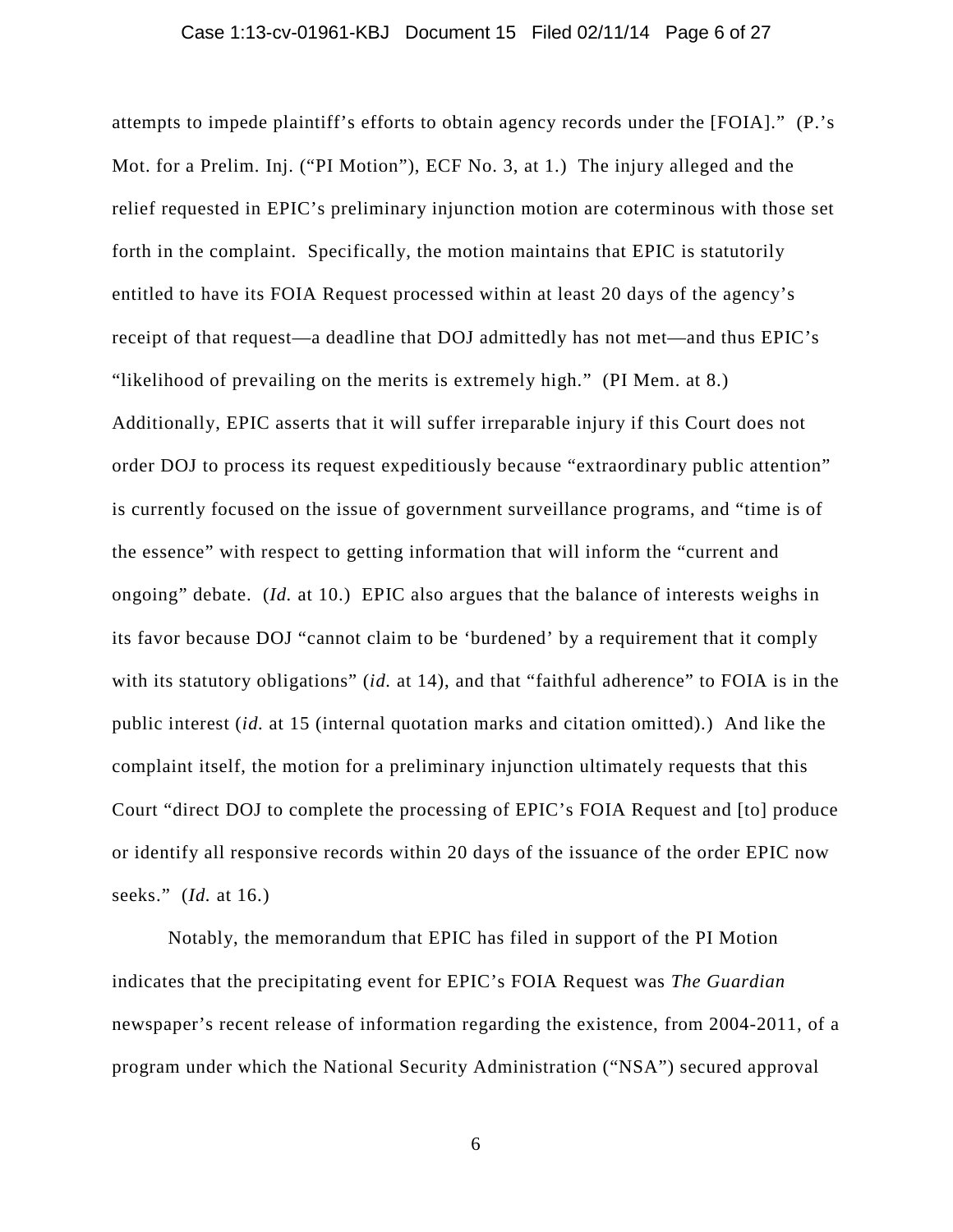### Case 1:13-cv-01961-KBJ Document 15 Filed 02/11/14 Page 7 of 27

from the Foreign Intelligence Surveillance Court ("FISA Court") to use pen register and trap and trace devices to collect bulk e-mail and internet metadata. (PI Mem. at 2 (citing Glenn Greenwald & Spencer Ackerman, *NSA Collected US Email Records in Bulk For More Than Two Years Under Obama,* The Guardian (June 27, 2013)).) EPIC admits that the NSA discontinued this particular program in 2011 "for operational resource reasons[,]" and that "[t]here is no evidence that the program has been reinstituted since its cessation in 2011." (*Id.* at 3 (internal quotation marks and citation omitted).) However, at the preliminary injunction hearing, EPIC's counsel suggested that the organization's interest in getting the requested reports and information stems from the possibility that the U.S. government may be conducting other, separate e-mail and internet metadata collection programs under the pen register/trap and trace authority that exists under sections 1842-43 of Title 50 of the U.S. Code.

# **II. PRELIMINARY INJUNCTION STANDARD**

A preliminary injunction is "an extraordinary remedy that may only be awarded upon a clear showing that the plaintiff is entitled to such relief." *Winter v. Natural Res. Def. Council, Inc.*, 555 U.S. 7, 22 (2008). A party seeking a preliminary injunction "must establish [1] that [it] is likely to succeed on the merits, [2] that [it] is likely to suffer irreparable harm in the absence of preliminary relief, [3] that the balance of equities tips in [its] favor, and [4] that an injunction is in the public interest." *Id.* at 20. In conducting an inquiry into these four factors, "[a] district court must 'balance the strengths of the requesting party's arguments in each of the four required areas.' . . . If the showing in one area is particularly strong, an injunction may issue even if the showings in other areas are rather weak." *Chaplaincy of Full Gospel Churches v.*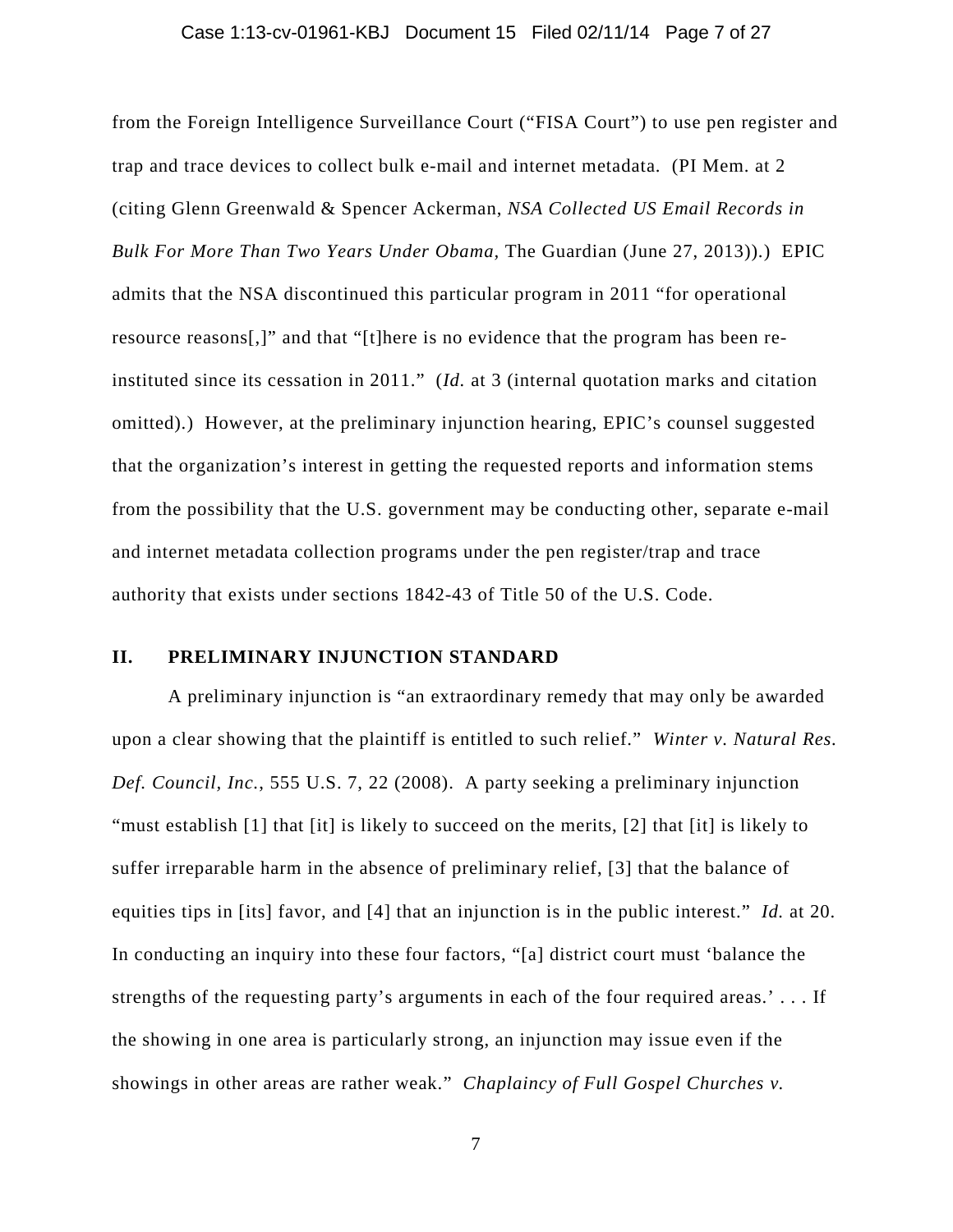*England*, 454 F.3d 290, 297 (D.C. Cir. 2006) ("*CFGC*") (quoting *CityFed Fin. Corp. v. Office of Thrift Supervision*, 58 F.3d 738, 746 (D.C. Cir. 1995)). However, "a movant must demonstrate 'at least some injury' for a preliminary injunction to issue." *Id.* (citation omitted). $2$ 

It is clear beyond cavil that two of the prongs of the four-factor preliminary injunction test—likelihood of success and irreparable injury—are the most significant aspects of the court's inquiry because they relate directly to the purpose of a preliminary injunction. "It is particularly important for the movant to demonstrate a substantial likelihood of success on the merits," because "absent a substantial indication of likely success on the merits, there would be no justification for the [C]ourt's intrusion into the ordinary processes of administration and judicial review." *Navistar, Inc. v. EPA.*, No. 11cv449, 2011 WL 3743732 (D.D.C. Aug. 25, 2011) (internal quotation marks and citation omitted)). Furthermore, "the basis of injunctive relief in the federal courts has always been irreparable harm and inadequacy of legal remedies," *Sampson v. Murray*, 415 U.S. 61, 88 (1974) (internal quotation marks and citation omitted); indeed, a preliminary injunction entitles the movant to action before a ruling

<span id="page-7-0"></span> $\frac{1}{2}$  $2$  This approach to analyzing the preliminary injunction factors is traditionally used in this Circuit and is often referred to as a "sliding scale." The D.C. Circuit has recently suggested that this sliding scale approach may no longer be applicable after the Supreme Court's decision in *Winter*, and that a more stringent test applies instead. *See Sherley v. Sebelius,* 644 F.3d 388, 393 (D.C. Cir. 2011) (likelihood of success on the merits and irreparable harm may be "independent, free-standing requirement[s] for a preliminary injunction" (internal quotations marks and citation omitted)); *see also Davis v. Pension Benefit Guar. Corp.*, 571 F.3d 1288, 1296 (D.C. Cir. 2009) (Kavanaugh & Henderson, JJ., concurring) ("[U]nder the Supreme Court's precedents, a movant cannot obtain a preliminary injunction without showing *both* a likelihood of success *and* a likelihood of irreparable harm, among other things."). However, in the absence of a precedential ruling to this effect, this Court will apply the more lenient sliding scale standard to the injunction at issue here. *Cf. Kingman Park Civic Ass'n v. Gray*, No. 13 cv-990, 2013 WL 3871444, at \*3 (D.D.C. Jul. 29, 2013) ("[A]bsent . . . clear guidance from the Court of Appeals, the Court considers the most prudent course to bypass this unresolved issue and proceed to explain why a preliminary injunction is not appropriate under the 'sliding scale' framework. If a plaintiff cannot meet the less demanding 'sliding scale' standard, then it cannot satisfy the more stringent standard alluded to by the Court of Appeals.").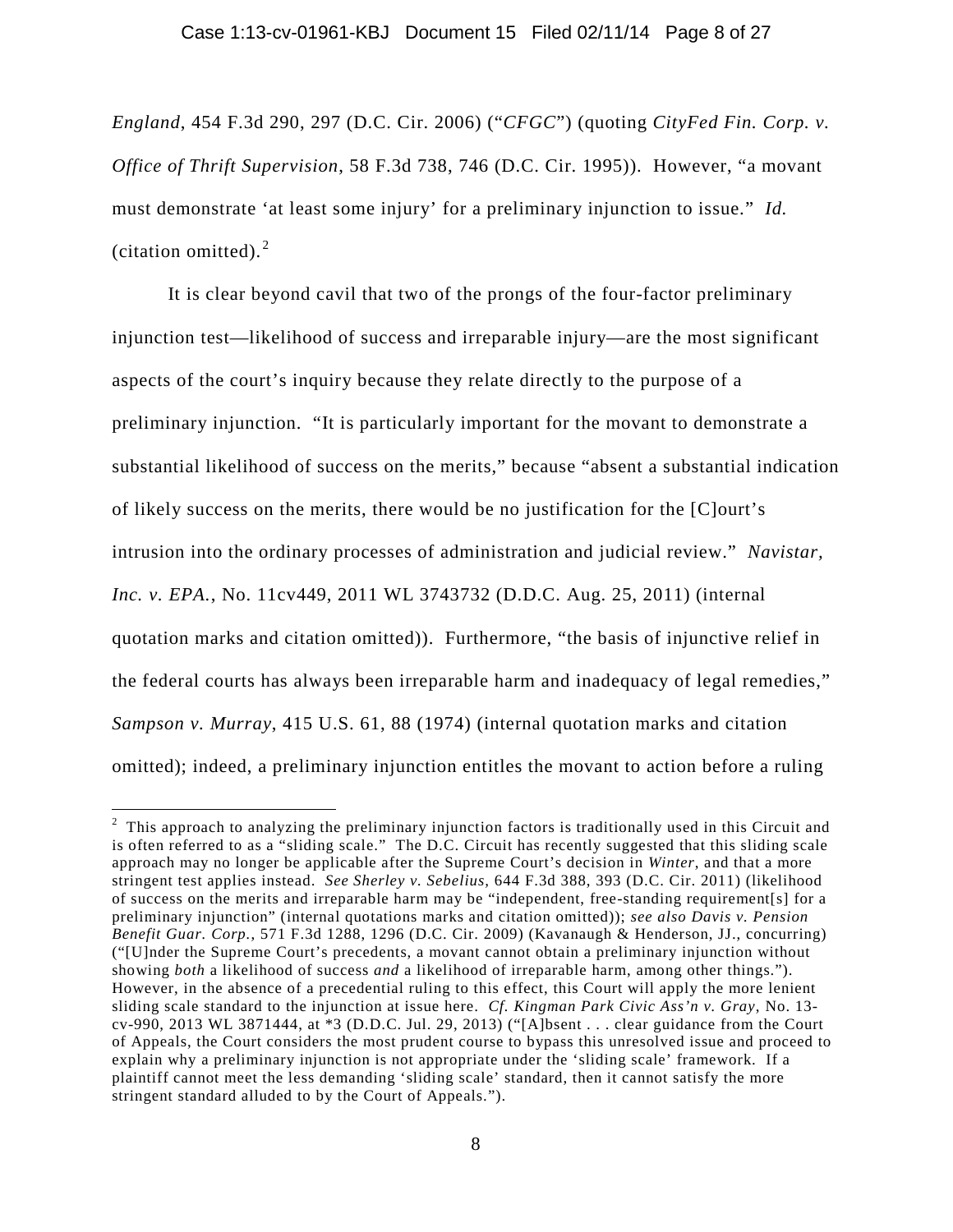### Case 1:13-cv-01961-KBJ Document 15 Filed 02/11/14 Page 9 of 27

on the merits precisely because "the applicant is likely to suffer irreparable harm before a decision on the merits can be rendered." 11A Charles Alan Wright, Arthur R. Miller & Mary Kay Kane, Federal Practice and Procedure § 2948.1 (2d ed. 2013).

Significantly, in this jurisdiction, it is also well established that "[t]he power to issue a preliminary injunction, especially a mandatory one, should be sparingly exercised." *Dorfmann v. Boozer*, 414 F.2d 1168, 1173 (D.C. Cir. 1969) (internal quotation marks omitted). "[W]here an injunction is mandatory—that is, where its terms would alter, rather than preserve, the status quo by commanding some positive act—the moving party must meet a higher standard than in the ordinary case by showing clearly that he or she is entitled to relief or that extreme or very serious damage will result from the denial of the injunction." *Columbia Hosp. for Women Found., Inc. v. Bank of Tokyo-Mitsubishi Ltd*., 15 F. Supp. 2d 1, 4 (D.D.C. 1997) (internal quotation marks and citations omitted), *aff'd*, 159 F.3d 636 (D.C. Cir. 1998); *see also, e.g.*, *In re Navy Chaplaincy*, 516 F. Supp. 2d 119, 123 (D.D.C. 2007); *Veitch v. Danzig*, 135 F. Supp. 2d 32, 35 (D.D.C. 2001); *Adair v. England*, 217 F. Supp. 2d 1, 3 n. 6 (D.D.C. 2002). This higher standard for injunctive relief appears to apply in this case, given that EPIC is requesting a preliminary injunction order that requires DOJ to take action (*i.e.*, to review and release responsive documents). Nevertheless, for the reasons explained *infra*, the Court concludes that a preliminary injunction is not warranted in this case even under the comparatively lesser standard that applies to typical (non-mandatory) preliminary injunctions.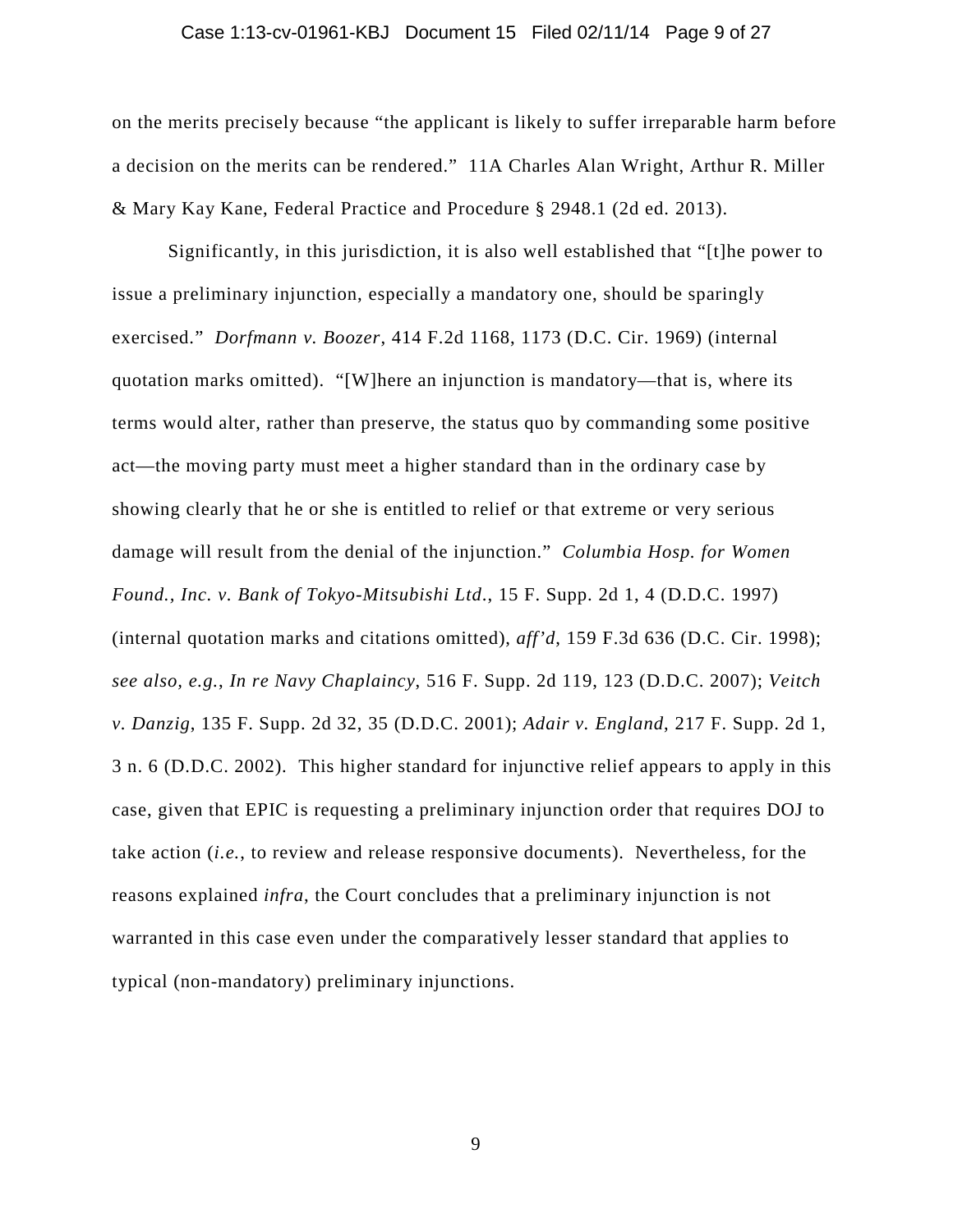## **III. Analysis**

# **A. Likelihood of Success on the Merits**

EPIC's argument regarding likelihood of success flows from its belief that DOJ's failure to respond to the FOIA Request within 20 days, as set forth in the FOIA statute, constitutes a *per se* violation of the law that entitles the requester to get the requested records immediately. (*See* PI Mem. at 9.) EPIC points to 5 U.S.C. § 552(a)(6)(A)(i), which does state that an agency shall "determine within 20 [business] days . . . after the receipt of [a FOIA] request whether to comply with such request and shall immediately notify the person making such request of such determination and the reasons therefor, and of the right of such person to appeal to the head of the agency any adverse determination[.]" But nothing in the FOIA statute establishes that an agency's failure to comply with this 20-day deadline automatically results in the agency's having to produce the requested documents without continued processing, as EPIC suggests. And the D.C. Circuit's recent decision in *Citizens for Responsibility and Ethics in Washington v. Federal Election Commission*, 711 F.3d 180 (D.C. Cir. 2013) ("*CREW*"), clearly establishes that no such result follows from the infraction that EPIC identifies.

In *CREW*, the D.C. Circuit first succinctly summarizes the statutory deadlines that apply with respect to an agency's response to a FOIA request:

> An agency usually has 20 working days to make a "determination" with adequate specificity, such that any withholding can be appealed administratively. 5 U.S.C.  $§ 552(a)(6)(A)(i)$ . An agency can extend that 20-workingday timeline to 30 working days if unusual circumstances delay the agency's ability to search for, collect, examine, and consult about the responsive documents. *Id.*  $§ 552(a)(6)(B).$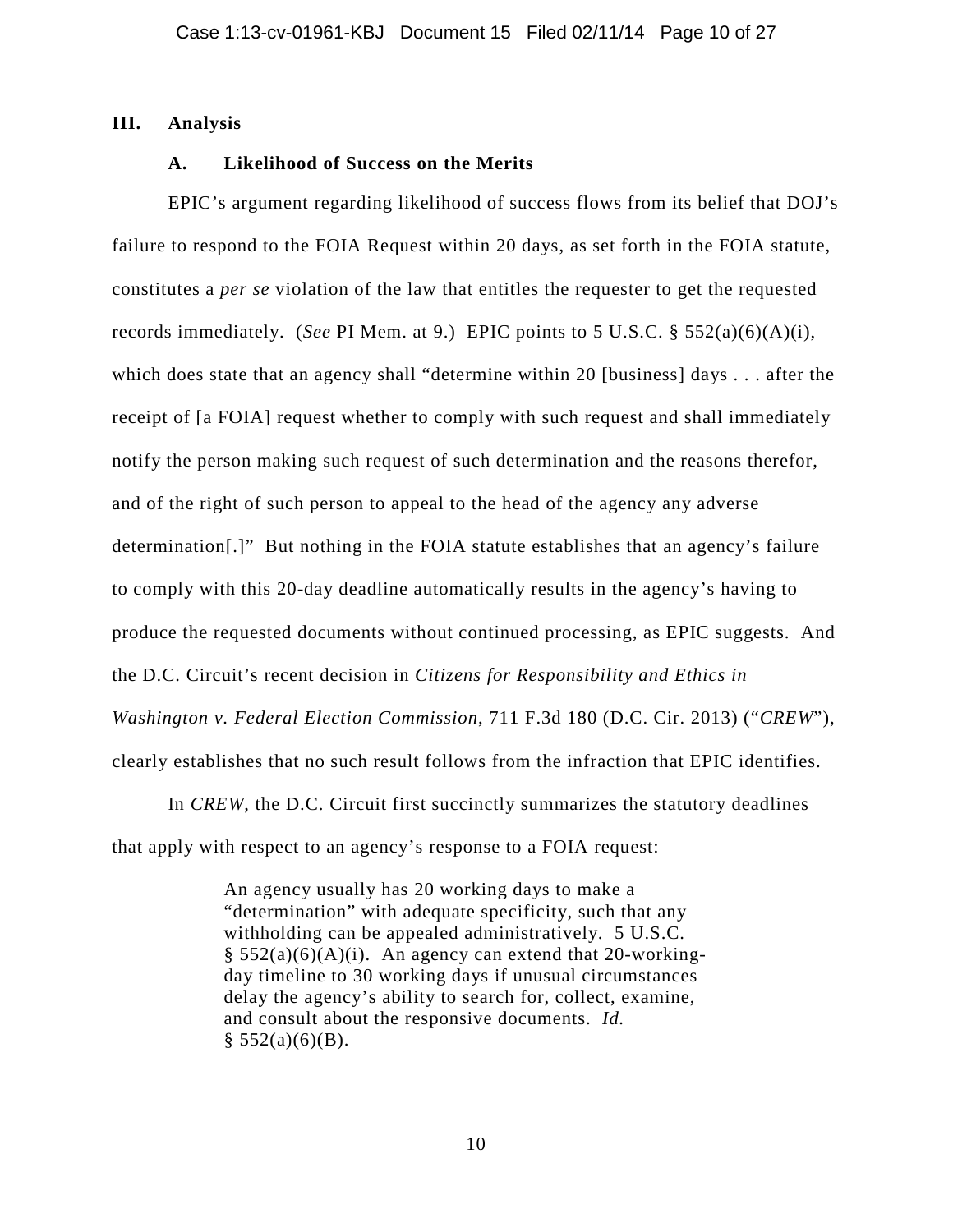*CREW*, 711 F.3d at 189. The Court further explains that a timely "determination"

involves more than merely acknowledging receipt of the request and stating that the

agency will produce any non-exempt records that it may later locate:

Rather, in order to make a "determination" and thereby trigger the administrative exhaustion requirement, the agency must at least: (i) gather and review the documents; (ii) determine and communicate the scope of the documents it intends to produce and withhold, and the reasons for withholding any documents; and (iii) inform the requester that it can appeal whatever portion of the "determination" is adverse.

*Id.* at 188.The *CREW* opinion also clarifies that the "determination" that is to be made within the 20-day statutory window is distinct from the act of *producing* the requested records:

> To be clear, a "determination" does not require actual *production* of the records to the requester at the exact same time that the "determination" is communicated to the requester. Under the statutory scheme, a distinction exists between a "determination" and subsequent production. As to actual production, FOIA requires that the agency make the records "promptly available," which depending on the circumstances typically would mean within days or a few weeks of a "determination," not months or years. So, within 20 working days (or 30 working days in "unusual circumstances"), an agency must process a FOIA request and make a "determination." At that point, the agency may still need some additional time to physically redact, duplicate, or assemble for production the documents that it has already gathered and decided to produce. The agency must do so and then produce the records "promptly."

*CREW*, 711 F.3d at 188-89 (emphasis in original) (citing *Spannaus v. DOJ*, 824 F.2d

52, 59 n.7 (D.C. Cir. 1987), 5 U.S.C. § 552(a)(3)(A), (a)(6)(C)(i)).

Significantly for present purposes, *CREW* not only explains the timing and

substance of the required FOIA response, it also unequivocally addresses the

*consequences* that attach to an agency's failure to make the required "determination"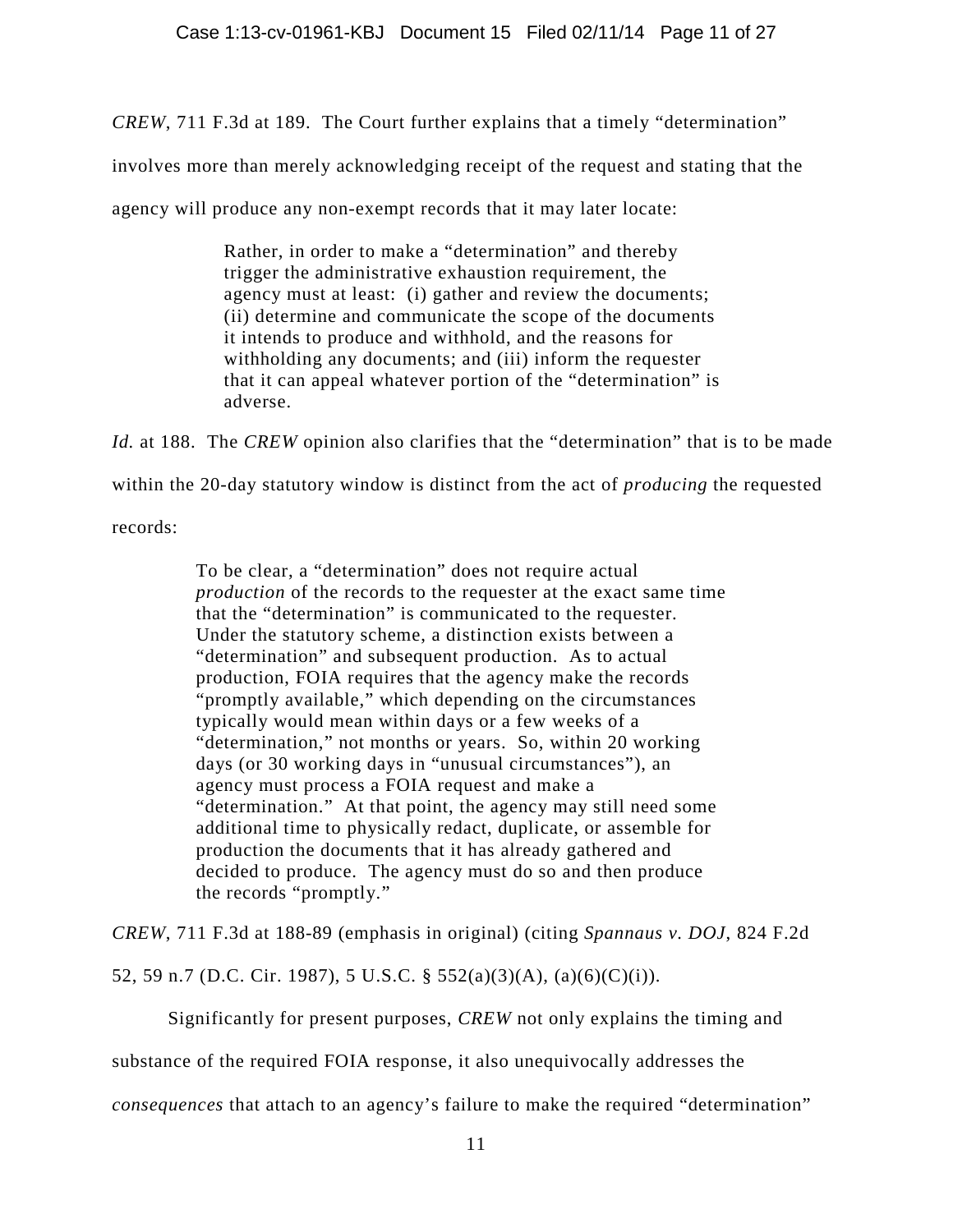#### Case 1:13-cv-01961-KBJ Document 15 Filed 02/11/14 Page 12 of 27

within the 20-day deadline. According to the D.C. Circuit, "[i]f the agency does not adhere to FOIA's explicit timelines, *the 'penalty' is that the agency cannot rely on the administrative exhaustion requirement to keep cases from getting into court.*" *CREW*, 711 F.3d at 189 (emphasis added). Repeatedly referencing these exhaustion consequences, *CREW* states that an agency has 20 working days to "make a 'determination' with adequate specificity, such that any withholding can be appealed administratively." *Id.*; *see also id.* at 188 (explaining what an agency must do in order to "make a 'determination' and thereby trigger the administrative exhaustion requirement"). Thus, far from EPIC's reading of the FOIA to require an agency to immediately hand over all of the requested documents as a result of its failure to meet the deadline, *CREW* makes clear that the impact of blowing the 20-day deadline relates *only to the requester's ability to get into court*. *See id.* at 189 ("[T]he agency may continue to process the request, and the court (if suit has been filed) will supervise the agency's ongoing progress, ensuring that the agency continues to exercise due diligence in processing the request." (citing 5 U.S.C. § 552(a)(6)(C))).<sup>[3](#page-11-0)</sup>

Properly understood and applied, then, *CREW* substantially decreases the likelihood that EPIC will prevail on the merits of its argument that the NSD's failure to adhere to the 20-day deadline violates FOIA in a manner that entitles EPIC to a court order granting it immediate access to the requested records. This is because, under

<span id="page-11-0"></span><sup>&</sup>lt;sup>2</sup><br>3 <sup>3</sup> In reaching this conclusion, the D.C. Circuit interpreted § 552(a)(6)(C), which allows for a court to "retain jurisdiction and allow the agency additional time to complete its review of the records" when "exceptional circumstances exist," as explained in *Open America v. Watergate Special Prosecution Force*, 547 F.2d 605 (D.C. Cir. 1997) (quoting 5 U.S.C. §552(a)(6)(C)). The *Open America* Court held that "exceptional circumstances exist when the agency is deluged with a volume of requests for information vastly in excess of that anticipated by Congress, when the existing resources are inadequate to deal with the volume of such requests within the time limits of subsection  $(6)(A)$ , and when the agency can show that it is exercising due diligence in processing the requests." *Id.* at 611 (internal quotation marks and citation omitted).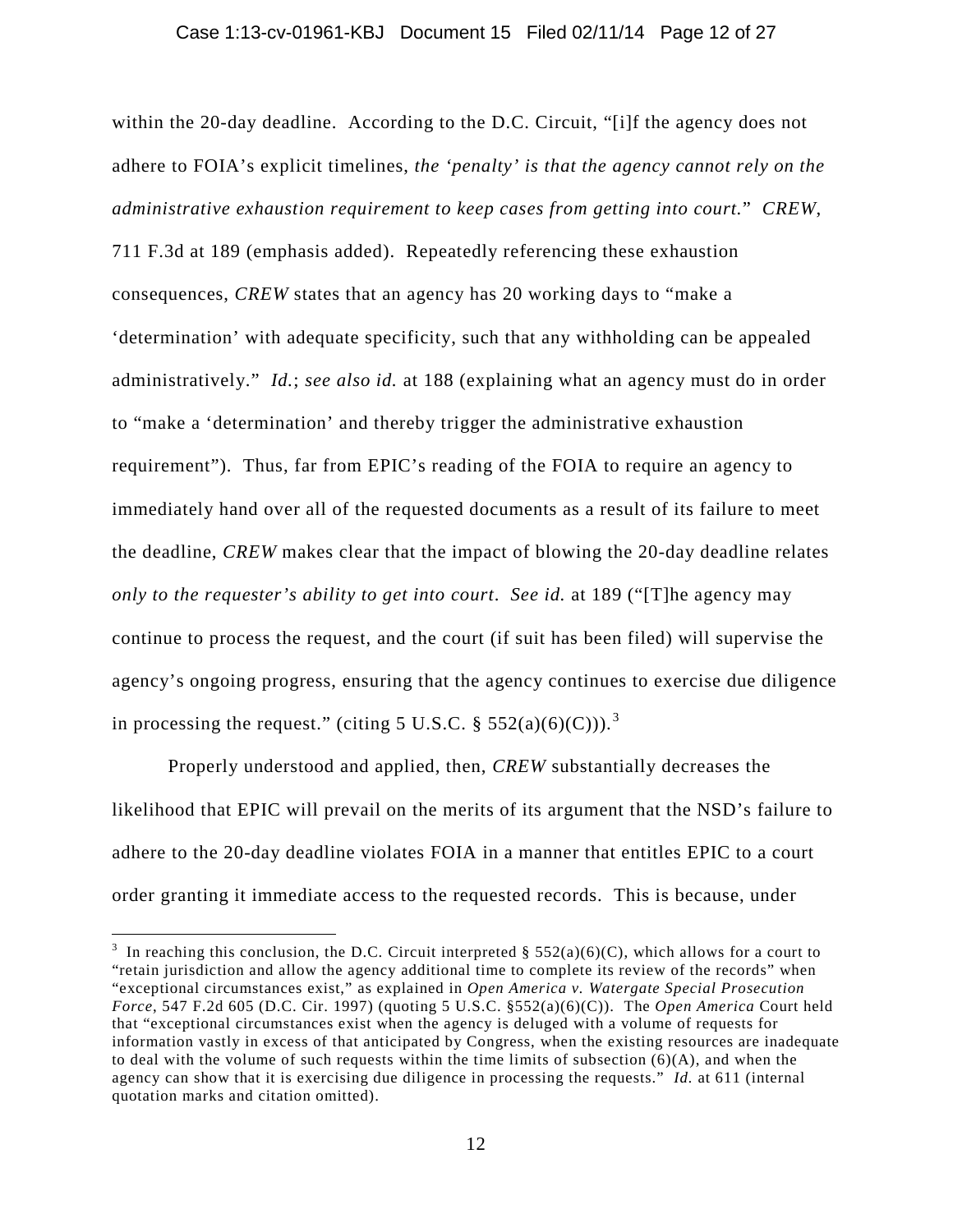#### Case 1:13-cv-01961-KBJ Document 15 Filed 02/11/14 Page 13 of 27

*CREW*, an agency's response to a FOIA request generally involves two steps, only one of which implicates the 20-day statutory timeframe. First, an agency will gather and review documents and make a "determination," which is a decision regarding the scope of the documents the agency intends to produce and withhold, and the reasons for withholding any documents. *Id.* at 188-89. By statute, the agency is required to communicate this determination to the requester (and mention the right to appeal) within 20 days of receipt of the request. 5 U.S.C.  $\S 552(a)(6)(A)(i)$ . Then, after the determination has been made and communicated, the agency proceeds to the second step, which is to process the responsive documents and produce them to the requester "promptly." *CREW*, 711 F.3d at 188-89. *CREW* also clearly recognizes that the 20-day determination deadline is not always practicable, and it explains what happens when that deadline is not met: in such a circumstance, the FOIA requester is deemed to have exhausted his administrative remedies and can proceed immediately to federal court, after which the agency "may continue to process the request," but will do so under the court's supervision. *Id*. at 189.

EPIC's vigorous contention to the contrary—*i.e*., that the alleged statutory violation here, in and of itself, entitles it to immediate access to the requested records relies almost exclusively on a 2006 district court opinion from this jurisdiction. In that case, *Electronic Privacy Information Center v. Department of Justice*, 416 F. Supp. 2d 30 (D.D.C. 2006) ("*EPIC I"*), which also involved a tardy response to a FOIA request, the district judge granted EPIC's motion for a preliminary injunction and set the same 20-day response and production schedule that EPIC seeks here.<sup>[4](#page-12-0)</sup>

<span id="page-12-0"></span> $\frac{1}{4}$  Notably, the district judge later modified this deadline based on classified affidavits that DOJ submitted regarding its processing capacity. *See EPIC I*, No. 06-cv-96, Order, ECF No. 18 (Mar. 24,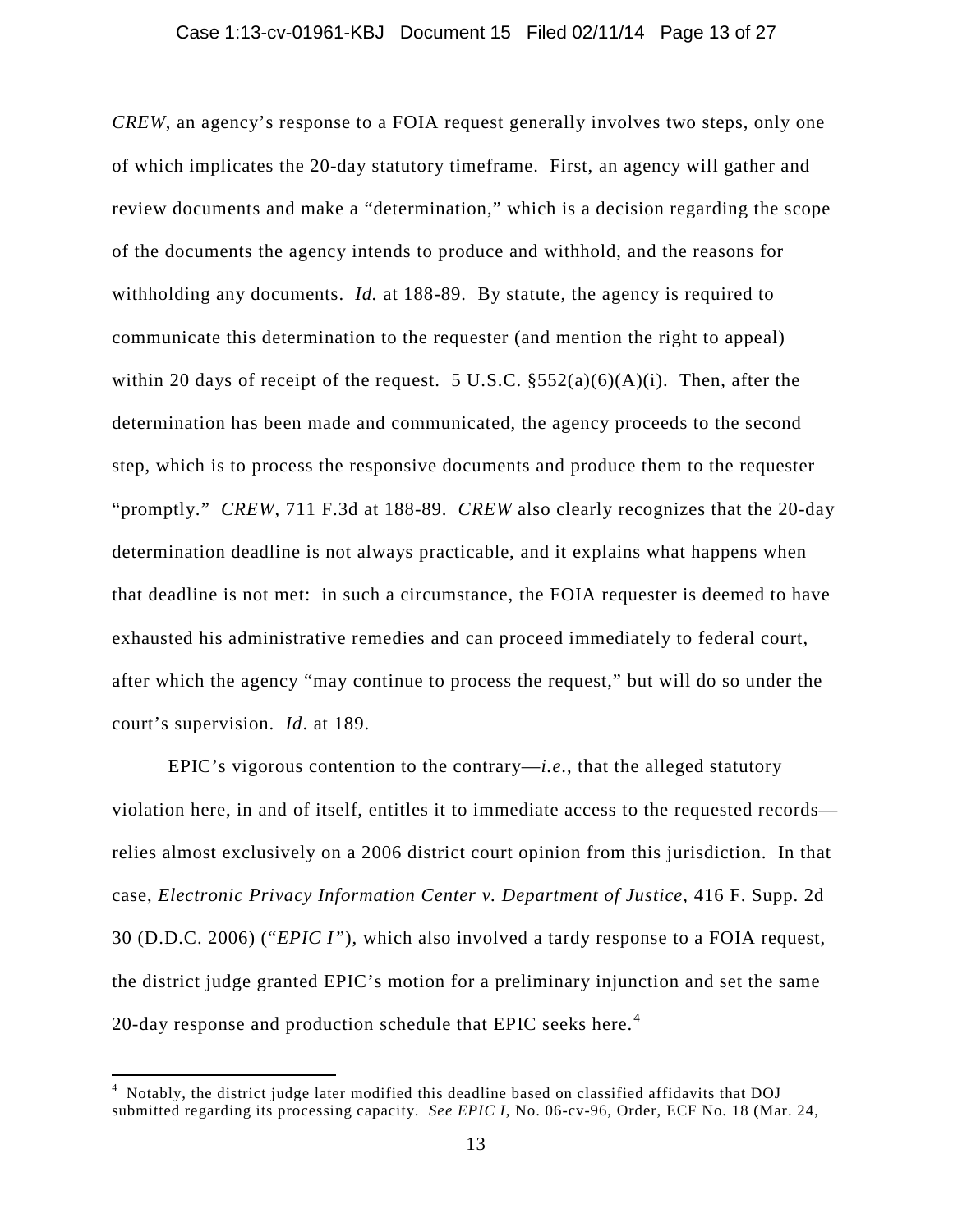*EPIC I* is distinguishable from the instant case for at least two reasons. First and foremost, the judge in *EPIC I* did not have the benefit of the D.C. Circuit's decision in *CREW*, and in particular, its holding regarding the specific consequences that attach to an agency's failure to meet the 20-day timeframe. Second, and significantly, the district judge in *EPIC I* relied on a "presumption of agency delay" that the judge believed had arisen simply and solely because DOJ had failed to respond to EPIC's expedited FOIA request within 20 days. *Id.* at 39. DOJ had not presented any evidence regarding the impracticability of such a rapid response to the *EPIC I* court, *id.* at 40, and the judge was clear that the presumption of delay "is certainly rebuttable if the agency presents credible evidence that disclosure within such time period is truly not practicable." *Id.* at 39. Here, in contrast to *EPIC I*, DOJ has submitted an uncontested declaration from Mark A. Bradley, the Director of the FOIA and Declassification Unit of the Office of Law and Policy in the NSD, which maintains that it is impracticable for the NSD to complete the processing EPIC's FOIA Request within 20 days, in light of the 13 expedited FOIA requests the agency is already processing; the volume of classified material at issue; the need for agency staff to review the material to determine, first, if it remains properly classified, and second, whether the agency can segregate any non-classified material; and the competing national security obligations to which the same agency staffers who are responsible for gathering and reviewing documents responsive to the FOIA Request must attend. (*See generally* Decl. of Mark A. Bradley ("Bradley Decl."), ECF No. 9-1.) Thus, even if a presumption of delay

 $\overline{a}$ 

<sup>2006) (</sup>extending certain processing deadlines and ordering that *Vaughn* indices need not be created at that time).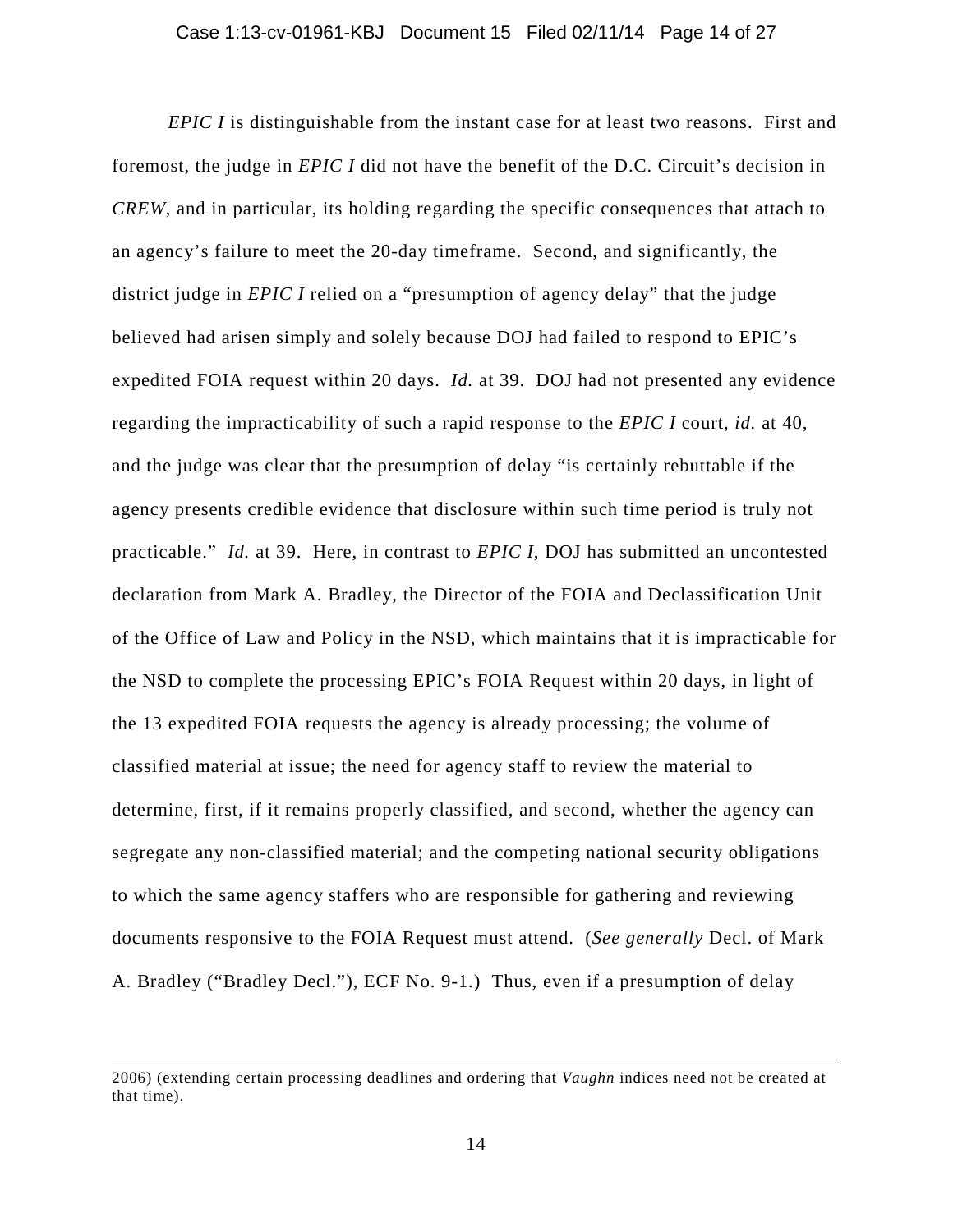### Case 1:13-cv-01961-KBJ Document 15 Filed 02/11/14 Page 15 of 27

exists—and in light of *CREW* this Court is doubtful that it does—no such presumption even arguably arises on the facts of the instant case.<sup>[5](#page-14-0)</sup>

Finally, it must be noted that the fact that EPIC here requested and received a pledge from DOJ that the agency would expedite review of the FOIA Request does not increase the odds of EPIC's success on the merits of this matter. To be sure, while agencies typically respond to FOIA requests on a "first-in/first-out" basis, an agency can expedite its processing of a FOIA request when a requester shows a "compelling need" for expedition, or in other circumstances that an agency establishes in its FOIA regulations. See 5 U.S.C 552(a)([6](#page-14-1)).<sup>6</sup> An agency must decide a request for expedited processing within 10 days after receipt. *Id.* If the agency approves the request for expedition, the particular FOIA request moves "to the front of the agency's queue" and the agency must process it "as soon as practicable." *Leadership Conference on Civil Rights v. Gonzales*, 404 F. Supp. 2d 246, 259-60 (D.D.C. 2005) (internal quotation omitted); *see also* 5 U.S.C. §552(a)(6)(E)(iii) ("An agency shall process as soon as

<span id="page-14-0"></span> <sup>5</sup>  $<sup>5</sup>$  The two other cases on which EPIC principally relies and which are closest to the facts in this case</sup> are also readily distinguished. In *Washington Post v. Department of Homeland Security*, 459 F. Supp. 2d 61 (D.D.C. 2006), the Court granted the Post's request for a preliminary injunction requiring that the newspaper's FOIA request be processed within 20 days. *Id.* at 64. The issue in that case was whether the documents at issue were agency records, and not whether processing within a 20-day time frame was practicable. *Id.* at 68. In *Aguilera v. Federal Bureau of Investigation*, 941 F. Supp. 144 (D.D.C. 1996), the FBI had *refused* a request for expedition, and because the documents at issue were key evidence in an evidentiary hearing that a trial court had scheduled for the near future regarding the requester's conviction for murder, the Court entered a preliminary injunction requiring the FBI to expedite the processing of plaintiff's FOIA request. *Id.* at 147, 151-52; *see also Cleaver v. Kelley*, 427 F. Supp. 80, 81-82 (D.D.C. 1976) (granting a preliminary injunction and ordering expedited processing of plaintiff's FOIA request where plaintiff had been indicted for attempted murder and assault, and trial was scheduled to begin in a month). As discussed *infra*, EPIC has failed to establish that it is facing a similar looming deadline.

<span id="page-14-1"></span> $6\,$  A "compelling need" exists if either: (1) failure to obtain expedited processing would pose an "imminent threat to the life or physical safety of an individual"; or (2) the requester is "primarily engaged in disseminating information" and shows an "urgency to inform the public concerning actual or alleged Federal Government activity."  $5 \text{ U.S.C.}$  §  $552(a)(6)(E)(v)$ .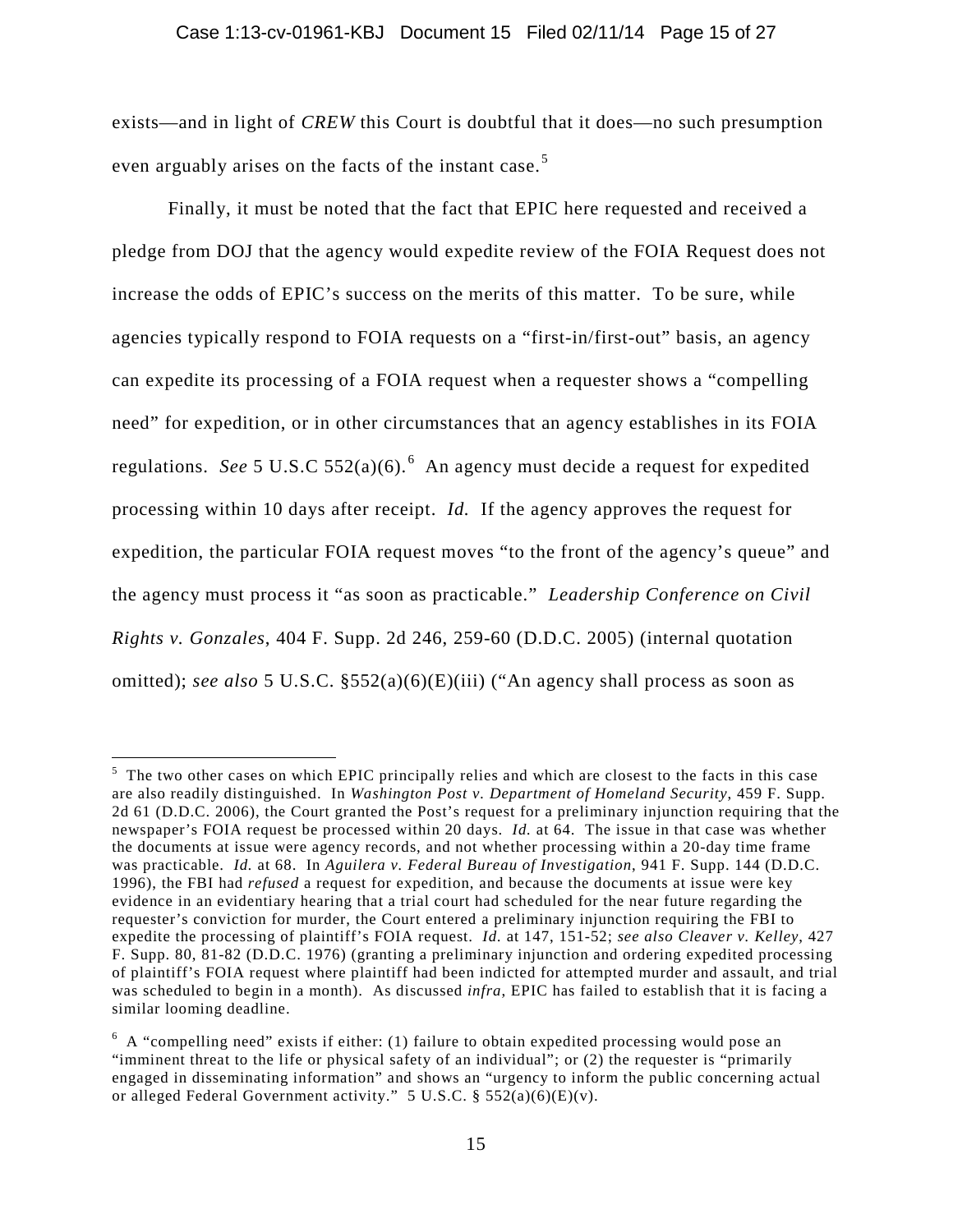### Case 1:13-cv-01961-KBJ Document 15 Filed 02/11/14 Page 16 of 27

practicable any request for records to which the agency has granted expedited processing under this subparagraph.").

Here, DOJ has represented that EPIC's FOIA Request *was* moved to the head of the line of regular FOIA requests that the NSD is handling, and that EPIC's FOIA Request is now in a queue of 13 other "expedited" document requests. (Bradley Decl. ¶ 4.) The DOJ affiant also explains that EPIC'S FOIA Request—like many of the others that the NSD handles—involves classified national security information, and that it takes longer to process such information. (*Id.* ¶¶ 7-8.) Setting aside EPIC's utter failure to explain why, in this era of diminished government resources, its own "expedited" request should take precedence over any of the other "expedited" requests pending before the NSD (many of which purportedly arrived prior to EPIC's), EPIC has not presented any evidence whatsoever that would either (1) cast doubt on DOJ's representations about the current status of EPIC's FOIA Request relative to all others, or (2) tend to establish that DOJ has misrepresented the degree of its diligence and that it is not, in fact, working to make a determination on EPIC's FOIA Request "as soon as practicable." *Cf. ACLU v. Dep't of Defense*, 339 F. Supp. 2d 501, 502-04 (S.D.N.Y. 2004) (finding that government was improperly proceeding at a "glacial pace" and ordering production of documents within 30 days where "eleven months [after the FOIA request was made], with small exception, no documents have been produced by defendant; no documents have been identified; no exemptions have been claimed; and no objections have been stated").

Instead, with respect to the merits of its claim, EPIC relies solely on the following tautological argument: DOJ has agreed to subject EPIC's FOIA Request to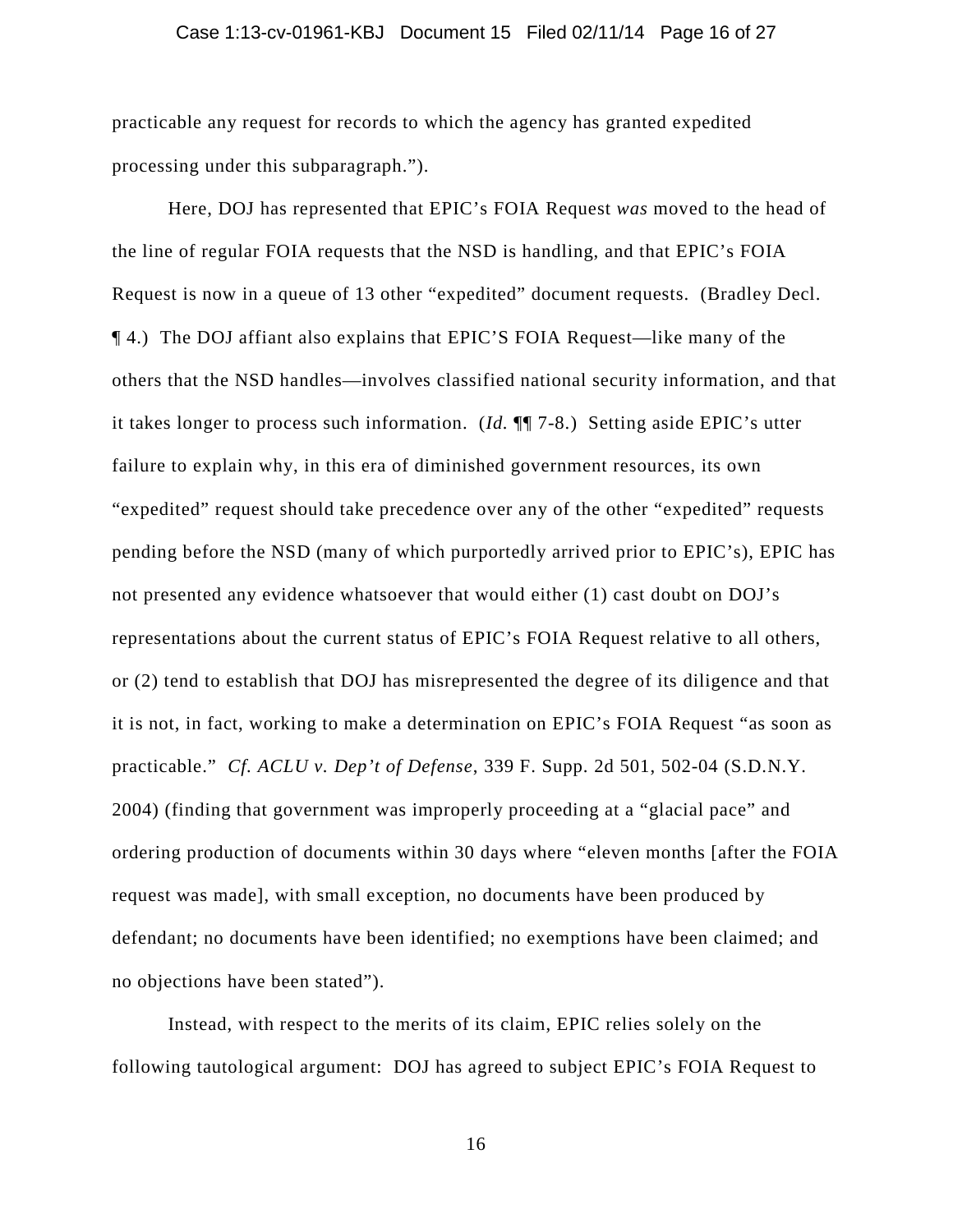#### Case 1:13-cv-01961-KBJ Document 15 Filed 02/11/14 Page 17 of 27

"expedited" review; the FOIA statute states that an agency must make a determination regarding (non-expedited) FOIA requests within 20 days; more than 20 days have elapsed without a determination on EPIC's FOIA Request; therefore, DOJ must not have expedited EPIC's FOIA Request. (PI Mem. at 9.) The heart of this argument is EPIC's insistence that, pursuant to the statutory text, an agency *must* make a determination regarding a typical, non-expedited FOIA request within 20 days or suffer the consequence of a court order requiring production of the documents. But as this Court has already explained, the D.C. Circuit's *CREW* decision establishes otherwise.

# **B. Irreparable Harm**

Having concluded that EPIC is not likely to succeed on the merits, this Court turns to an evaluation of EPIC's assertions of irreparable harm in the absence of an injunction. It is not easy to define the concept of irreparable harm, but it is undisputed that "[t]he irreparable injury requirement erects a very high bar for a movant." *Coalition for Common Sense in Gov't Procurement v. United States*, 576 F. Supp. 2d 162, 168 (D.D.C. 2008). "[S]everal well-known and indisputable principles" guide the inquiry regarding irreparable injury. *Wisconsin Gas Co. v. FERC*, 758 F.2d 669, 674 (D.C. Cir. 1985) (per curiam). At a minimum, the party seeking injunctive relief must demonstrate that the claimed injury is "both certain and great" and that the alleged harm is "actual and not theoretical."  $Id.$ <sup>[7](#page-16-0)</sup> Moreover, because "the court must decide whether the harm will *in fact* occur[,]" a party seeking injunctive relief must "substantiate the claim [of] irreparable injury" and "must show that the alleged harm will directly result

<span id="page-16-0"></span> <sup>7</sup> As noted in Section II, *supra*, because EPIC seeks a mandatory preliminary injunction in this case, the applicable harm requirement exceeds "great" harm, and includes the need to demonstrate "very serious damage in the absence of an injunction." *Columbia Hosp. for Women Found.*, 15 F. Supp. 2d at 4. Nevertheless, for the reasons discussed in this section, this Court concludes that EPIC has failed to satisfy even the "great" harm standard.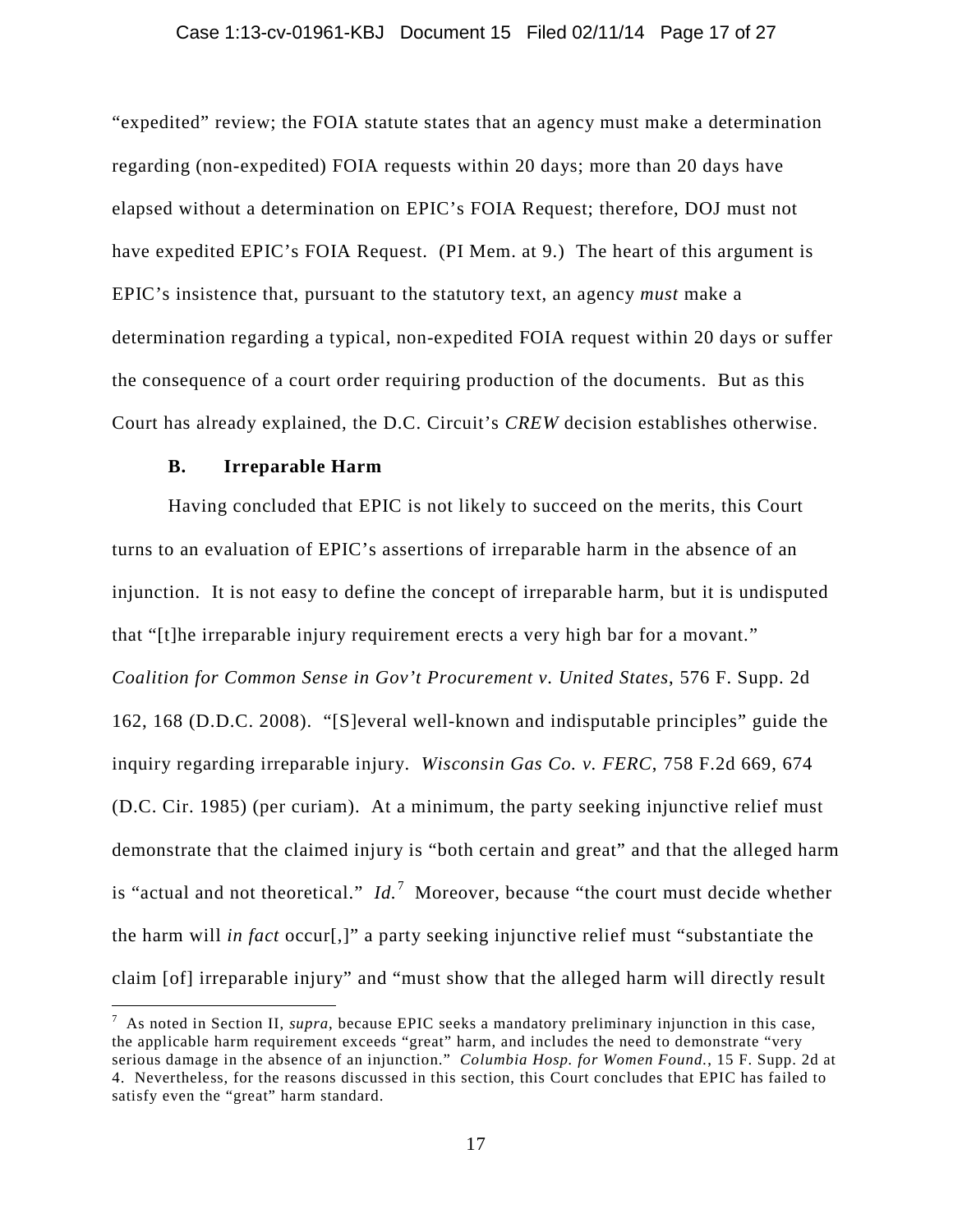### Case 1:13-cv-01961-KBJ Document 15 Filed 02/11/14 Page 18 of 27

from the action which the movant seeks to enjoin." *Id.* (emphasis in original). Furthermore, because "[i]njunctive relief will not be granted against something merely feared as liable to occur at some indefinite time," the movant "must show that [t]he injury complained of [is] of such *imminence* that there is a clear and present need for equitable relief to prevent irreparable harm." *Id.* (internal quotation marks omitted) (second and third alteration in original). And the certain and immediate harm that a movant alleges must also be truly irreparable in the sense that it is "beyond remediation." *CFGC*, 454 F.3d at 297.

EPIC has not established that it will suffer irreparable harm if DOJ does not respond to its FOIA request and produce responsive documents immediately (*i.e.,* within 20 days). In this regard, EPIC first asserts that "[t]he nature of the right that EPIC seeks to vindicate in this action—expedited processing—depends on timeliness," (PI Mem. at 9), and that "[u]nless DOJ is ordered to process EPIC's FOIA Request immediately, EPIC's right to expedition under the FOIA will be irretrievably lost," (*id.* at 10). While it is true that some courts have granted preliminary injunctions where "time is of the essence," (*id*. at 14), surely EPIC's own subjective view of what qualifies as "timely" processing is not, and cannot be, the standard that governs this Court's evaluation of irreparable harm, and EPIC offers nothing more than a bald assertion that DOJ is obviously not processing its FOIA Request in a timely fashion. By contrast, DOJ has submitted uncontroverted evidence that the agency has, in fact, expedited EPIC's FOIA Request, even though it will not be able to complete processing the request in 20 days. This evidence substantially undermines EPIC's "timeliness" argument. In other words, even assuming that the loss of a "right to expedition" can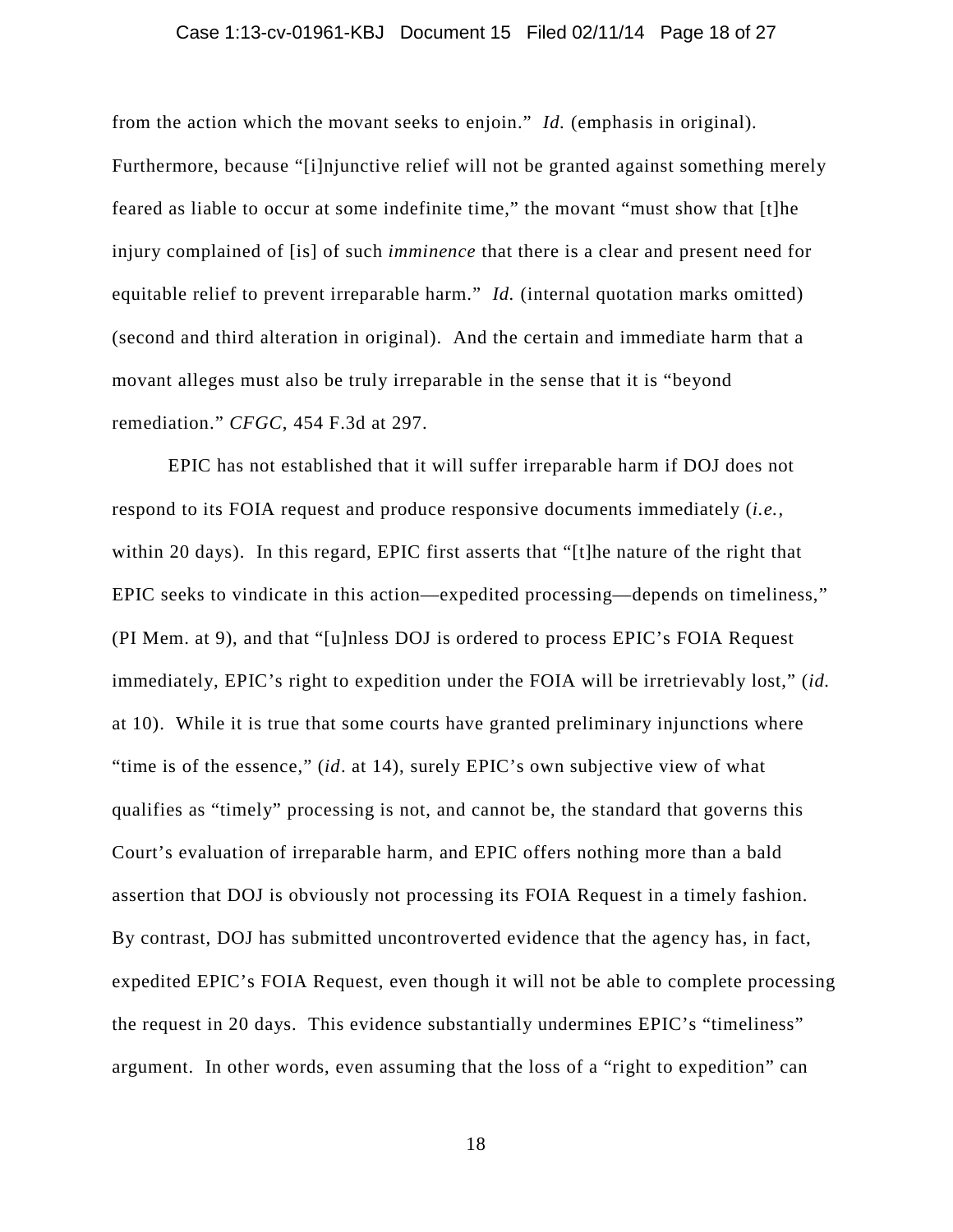### Case 1:13-cv-01961-KBJ Document 15 Filed 02/11/14 Page 19 of 27

properly be characterized as irreparable harm, in light of DOJ's uncontested representations, EPIC has failed to establish that its right to expedition has been, or will be, extinguished absent a preliminary injunction.

EPIC also maintains that "any further delay in the processing of EPIC's FOIA Request will [] irreparably harm EPIC's ability and the ability of the public to obtain in a timely fashion information that is vital to the current and ongoing debate surrounding the scope of NSA surveillance programs." (PI Mem. at 10.) EPIC asserts that the "debate over foreign intelligence surveillance . . . has reached a critical juncture" (P.'s Reply Mem. in Support of its Mot. for a Prelim. Inj. ("PI Reply"), ECF No. 11, at 9), and speculates that "[t]he likelihood of a bill being passed in the near future is both 'certain and great[.]'" (PI Mem. at 12 (quoting *Wisc. Gas Co.*, 758 F.2d at 674)). But such speculation falls short of demonstrating that EPIC will suffer irreparable harm in the absence of a preliminary injunction.

First of all, it is not at all "certain" that the records EPIC seeks are crucial to the public's understanding of, or participation in, the ongoing surveillance debate. As proof that the FOIA Request concerns matters of current public discourse, EPIC cites to President Obama's January 17, 2014, statement on FISA reform, which called for to "the intelligence community and the Attorney General [to] identify reform approaches 'before the  $\lceil \frac{8}{5} \rceil$  program comes up for reauthorization on March  $28^{\text{th}}$ .'" (PI Reply at 10 (quoting Barack Obama, Remarks by the President on Review of Signals Intelligence (Jan. 17, 2014) ("Pres. Obama's Remarks").) But the March 28 deadline is when the FISA Court is scheduled to reauthorize the collection of *telephone* metadata under *section 215* of the USA Patriot Act of 2001 (Section 501 of FISA, 50 U.S.C. § 1861).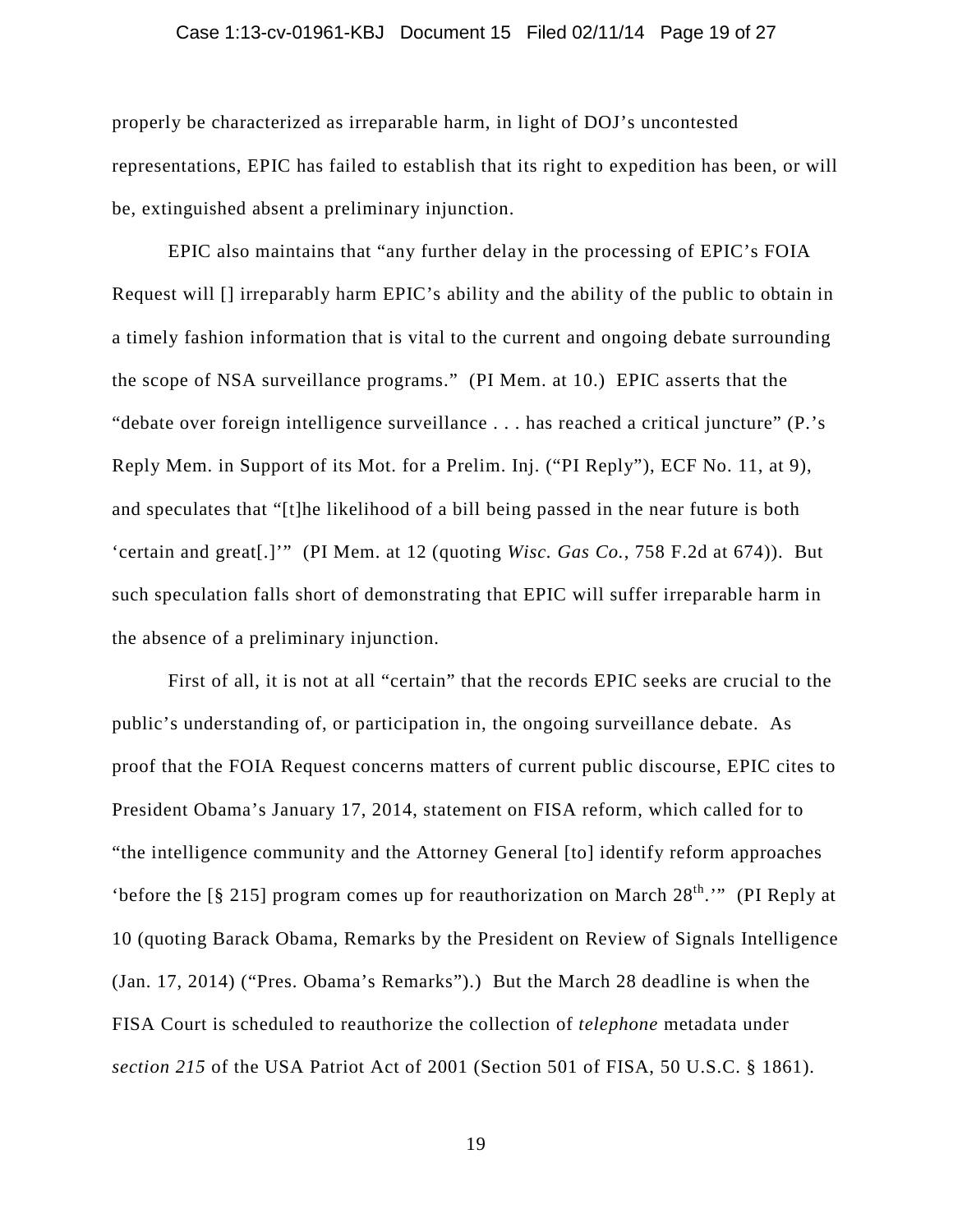#### Case 1:13-cv-01961-KBJ Document 15 Filed 02/11/14 Page 20 of 27

See Pres. Obama's Remarks.<sup>[8](#page-19-0)</sup> The President made no mention of the government's alleged use of the separate and distinct pen register/trap and trace authority provided in section 214 of the USA Patriot Act of 2001 (Sections 402 and 403 of FISA, 18 U.S.C. §§ 1842-43)—which appears to involve both a different type of data and a different method of collection than what drove EPIC to submit its FOIA Request in the first instance—and EPIC provides no evidence or argument regarding how or why documents pertaining to use of section 214 (the subject of the FOIA Request) would inform the public debate regarding the reauthorization of the section 215 program.

Moreover and in any event, DOJ counsel stated at the motion hearing that, at least with respect to the first category of requested documents, the NSD will provide its response by February 28, 2014, and it is hard to conceive of any irreparable harm that EPIC will suffer from this relatively short period of additional delay. *See Landmark Legal Found. v. EPA*, 910 F. Supp. 2d 270, 278 (D.D.C. 2012) (finding no irreparable injury where agency has agreed to complete processing a request within a short period of time). What is more, even if the Court orders DOJ to respond immediately, DOJ's response to the FOIA request is unlikely to yield all of the records that EPIC says it urgently needs in order to inform the public. At the hearing on the preliminary injunction motion, DOJ counsel represented that most, if not all, of the Attorney General's reports that are responsive to EPIC's FOIA Request are classified; therefore, certain documents in all of the requested categories are likely to fall under FOIA Exemptions. *See, e.g.*, 5 U.S.C. § 552(b) ("This section does not apply to matters that are—(1) (A) specifically authorized under criteria established by an Executive order to

<span id="page-19-0"></span> <sup>8</sup> <sup>8</sup> Available at available at [http://www.whitehouse.gov/the-press-office/2014/01/17/remarks-president](http://www.whitehouse.gov/the-press-office/2014/01/17/remarks-president-review-signals-intelligence)[review-signals-intelligence](http://www.whitehouse.gov/the-press-office/2014/01/17/remarks-president-review-signals-intelligence) (last visited Feb. 10, 2014).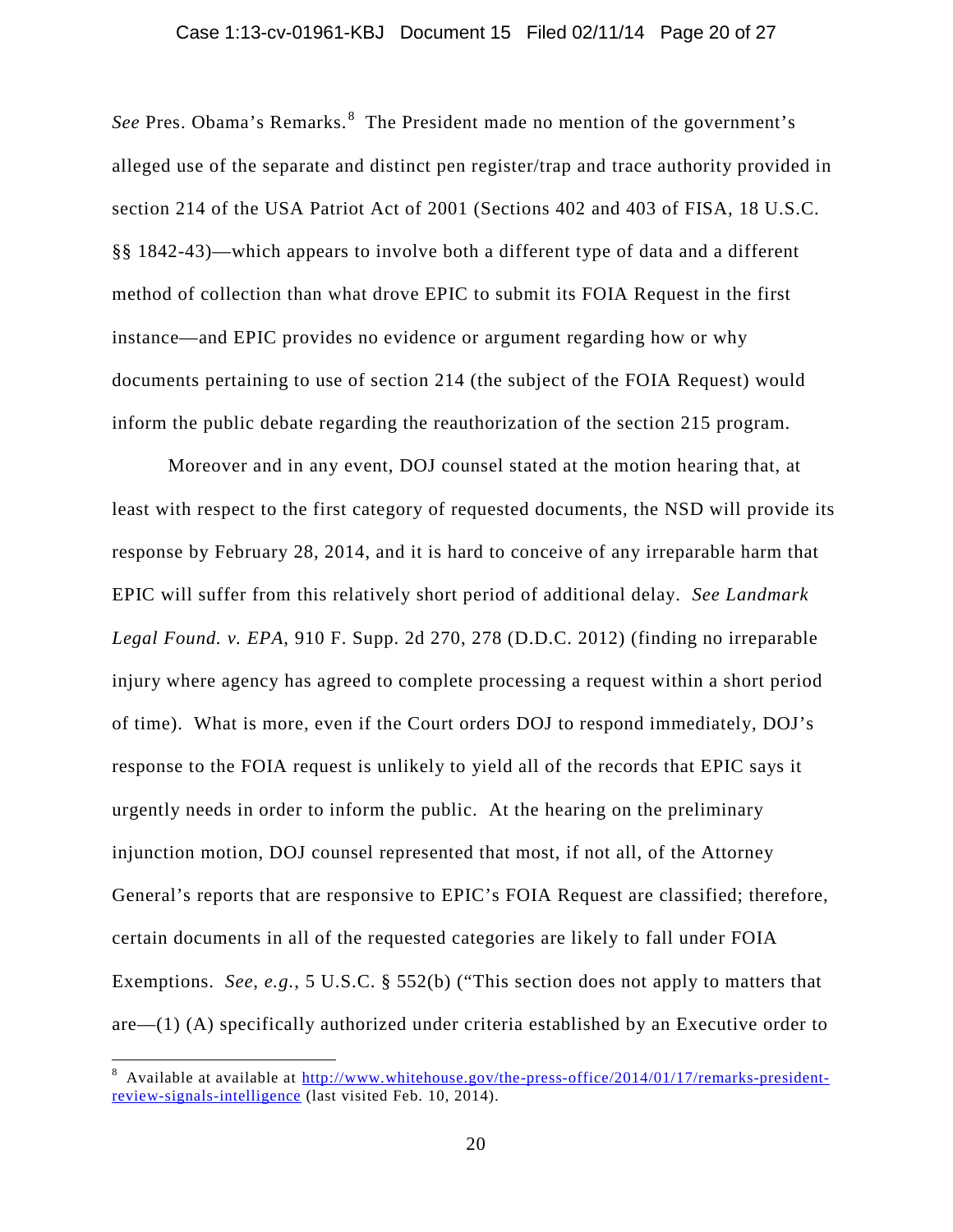#### Case 1:13-cv-01961-KBJ Document 15 Filed 02/11/14 Page 21 of 27

be kept secret in the interest of national defense or foreign policy and (B) are in fact properly classified pursuant to such Executive order[.]") EPIC cannot claim to be injured—much less "irreparably" so—if the NSD withholds documents that that EPIC is not entitled to access in the first instance, and even full-throated protest regarding allegedly unreasonable processing delays does not alter that reality. Put another way, EPIC's contention that it will be irreparably harmed unless it receives the requested records quickly so that the public can participate fully in the ongoing debate is not only unproven, it is also fundamentally flawed because it ignores the well-established statutory FOIA process, which permits government agencies to withhold certain requested documents and to engage in subsequent litigation over them, without regard to the resulting production delay. $9$ 

Undaunted, EPIC points to the fact that "[m]any prominent congressional committees have acknowledged the importance of the debate . . . and have held several hearings on the topic over the past six months." (PI Mem. at 11 (citations omitted).) But insofar as the current debate concerns potential future legislation regarding FISA surveillance in general, and perhaps even pen register/trap and trace authority in particular (*see* PI Reply at 9-10), there is no looming deadline by which Congress must act. The FISA pen register/trap and trace provision is part of the larger USA Patriot

<span id="page-20-0"></span> $9\text{ }^9$  EPIC appears to acknowledge the realities of the oft-protracted FOIA production process with its insertion into the preliminary injunction motion of a request that, in addition to ordering DOJ to respond to its FOIA Request within 20 days, the Court also "order DOJ to serve on EPIC a *Vaughn* index ten days following the processing of EPIC's FOIA Request." (PI Mem. at 16.) This request is denied. *Vaughn* indices are typically provided in connection with a the filing of a motion for summary judgment regarding the validity of an agency's decision to withhold certain documents. *Schwarz v. Dep't of Treasury*, 131 F.Supp.2d 142, 147 (D.D.C. 2000). EPIC cites no authority requiring this Court to order submission of the index on such an abbreviated timetable, and there is no reason to require DOJ to create an index and declaration justifying its decision to withhold certain documents until the agency has completed processing EPIC's FOIA request and the parties have had an opportunity to negotiate regarding any documents that are withheld.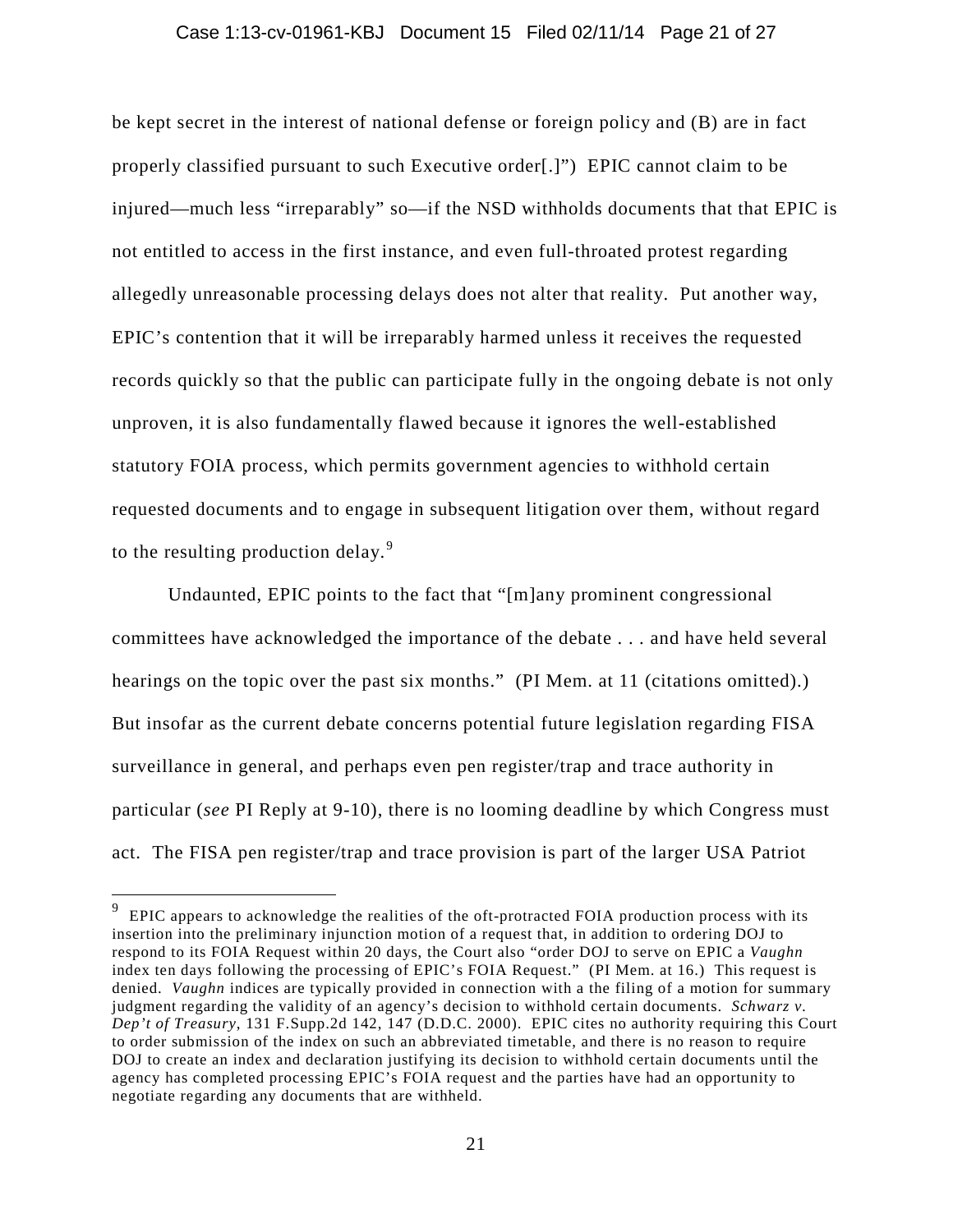### Case 1:13-cv-01961-KBJ Document 15 Filed 02/11/14 Page 22 of 27

Act of 2001, the relevant portions of which are not slated to expire until 2015. *See*  Patriot Sunsets Extension Act of 2011, Pub. L. 112-14, 125 Stat. 216. And while EPIC has identified certain FISA-related bills that are pending in Congress, it has not pointed to any scheduled committee hearings, let alone committee or floor votes, that indicate action on those bills is imminent. (PI Reply at 9-10.)

It is also clear from case law that a movant's general interest in being able to engage in an ongoing public debate using information that it has requested under FOIA is not sufficient to establish that irreparable harm will occur unless the movant receives immediate access to that information. For example, in *Judicial Watch, Inc. v. U.S. Department of Homeland Security*, 514 F. Supp. 2d 7 (D.D.C. 2007), the district court denied a request for a preliminary injunction prohibiting DHS from "continuing to withhold" documents responsive to Judicial Watch's FOIA request for records regarding Border Patrol agents shooting a Mexican national. *Id.* at 8. With respect to irreparable harm, the court rejected the notion that mere delay in disclosing documents would irreparably harm Judicial Watch's ability to provide information to the public, particularly where the media had already extensively covered the event. *See id.* at 10. Noting specifically the absence of any evidence of a time-sensitive need for the documents, the court concluded that "plaintiff's desire to have its case decided in an expedited fashion . . . without more, is insufficient to constitute the irreparable harm necessary to justify the extraordinary relief requested[.]" *Id.*

So it is here. While EPIC understandably wants the documents it seeks as soon as possible, this Court is not convinced that, absent a court order requiring immediate processing of EPIC's FOIA Request and document production, EPIC will suffer serious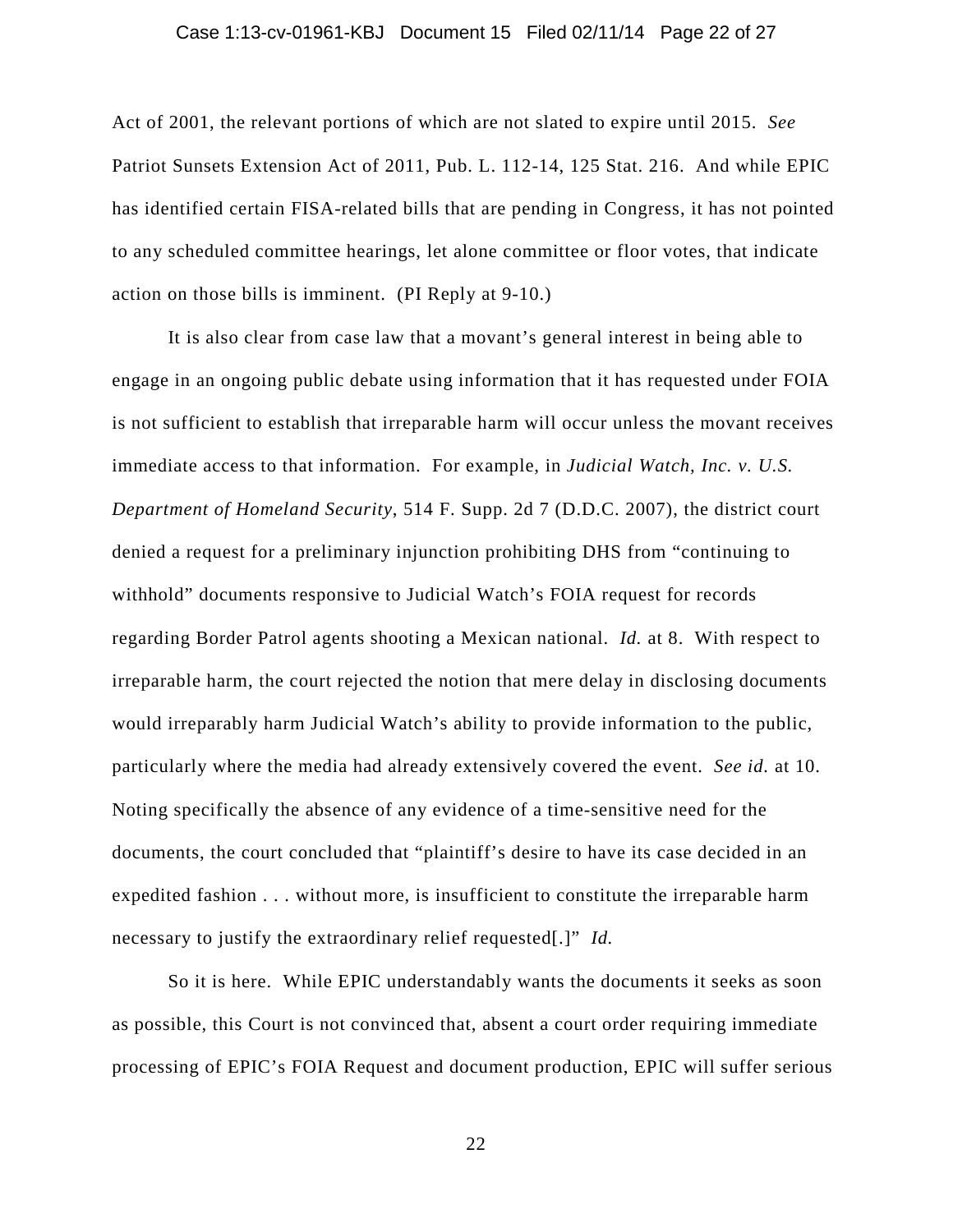and certain harm that qualifies as irreparable harm for the purpose of its request for a preliminary injunction.

## **C. Balancing the Equities and the Public Interest**

The final two factors that a court in this jurisdiction must consider when deciding whether to grant a preliminary injunction are the balance of harms and the public's interest in the issuance of an injunction. *See Arkansas Dairy Co-op Ass'n, Inc. v. U.S. Dep't of Agric.*, 573 F.3d 815, 821 (D.C. Cir. 2009). When "balanc[ing] the competing claims of injury," the Court must "consider the effect on each party of the granting or withholding of the requested relief." *Winter v. Nat. Resources Def. Council, Inc.*, 555 U.S. 7, 24 (2008) (citations omitted). Additionally, "courts of equity should [have] particular regard for the public consequences in employing the extraordinary remedy of injunction." *Id.* (internal quotation marks and citations omitted). In this case, the balance of the equities and public's interest factors tip in favor denying the requested injunction.

First, although EPIC contends that it will be harmed without quick access to the requested records, issuing the injunction that EPIC seeks would most clearly impose an undue hardship on other FOIA requesters and would do serious damage to the NSD's orderly administration of FOIA requests. As mentioned above, DOJ has presented undisputed evidence that 13 other "expedited" FOIA requests were pending within the NSD at the time that the agency expedited EPIC's FOIA Request. (Bradley Decl. ¶ 4.) Given that there are only so many NSD staffers to process existing requests, allowing EPIC to jump to the head of the line would upset the agency's processes and be detrimental to the other expedited requesters, some of whom may have even more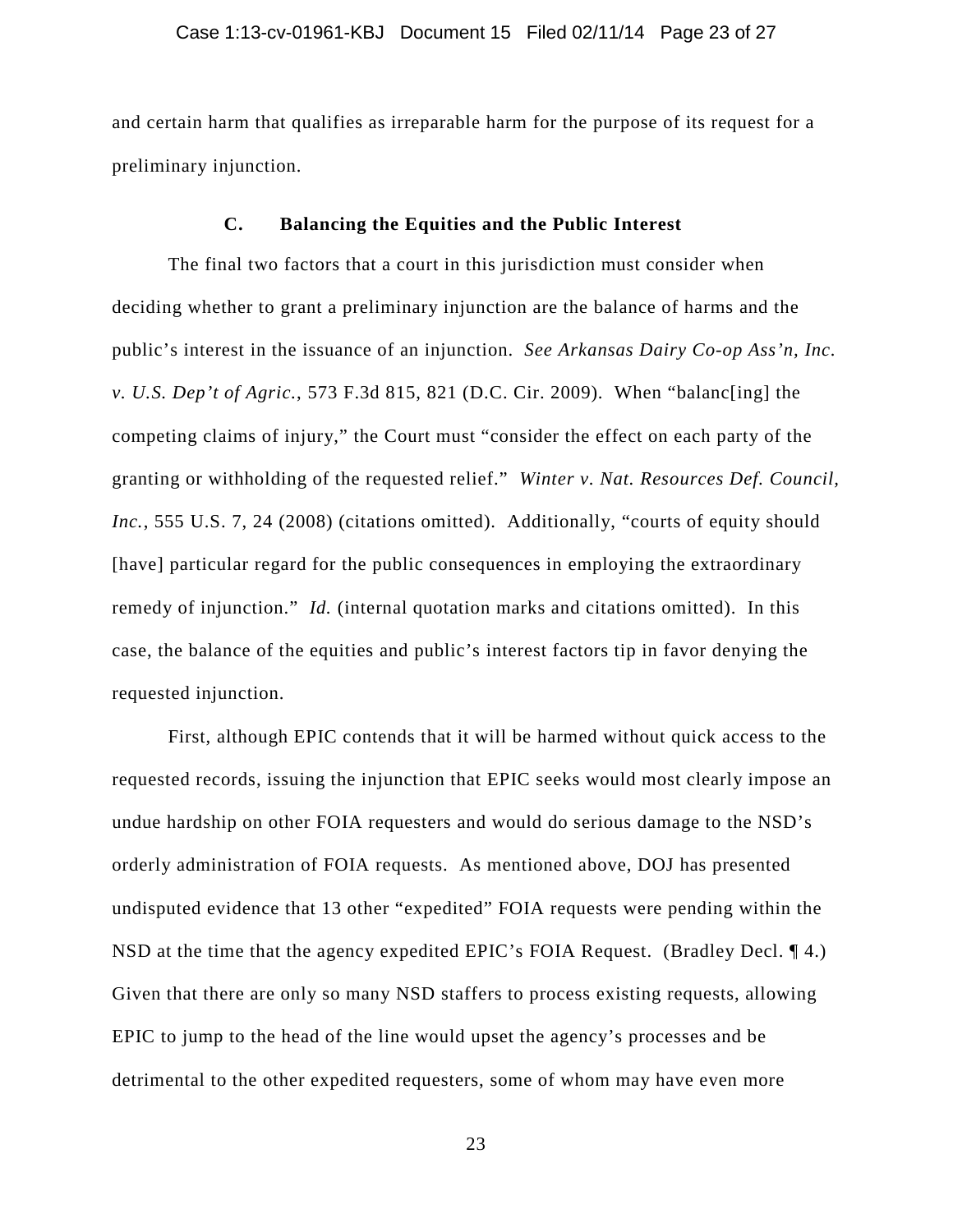### Case 1:13-cv-01961-KBJ Document 15 Filed 02/11/14 Page 24 of 27

pressing needs. *See The Nation Magazine v. Dep't of State*, 805 F. Supp. 68, 74 (D.D.C. 1992) (holding that entry of a preliminary injunction expediting a FOIA request over other pending requests "would severely jeopardize the public's interest in an orderly, fair, and efficient administration of [] FOIA").

Furthermore, the mere fact that FISA surveillance in general has been the subject of considerable public attention (*see* PI Mem. at 10-12) does not necessarily mean that it is in the public's interest for this Court to issue a preliminary injunction in this case. *See Judicial Watch*, 514 F. Supp. 2d at 11. For one thing, as mentioned previously, the issue that has recently been in the news media involves use the FISA Court's authorization under section 215 (50 U.S.C. § 1861) for the NSA to obtain records directly from telecommunications providers, which is distinct from the issue the government's use of pen registers and trap and trace devices under section 214 to collect bulk internet data. *See* 50 U.S.C. §§ 1842-43; *cf. Electronic Privacy Info. Ctr. v. Dep't of Defense*, 355 F. Supp. 2d 98, 101-02 (D.D.C 2004) (agency properly denied request for expedited processing where requester only provided evidence regarding public interest in data mining in general, and not in the specific subject of its FOIA request).

To be sure, "there is an overriding public interest . . . in the general importance of an agency's faithful adherence to its statutory mandate." *Jacksonville Port Auth. v. Adams*, 556 F.2d 52, 59 (D.C. Cir. 1977). But there is also a tension between the public's interest in an agency complying with its statutory mandate to release certain documents and the public's interest in security, which Congress recognized when it enacted laws that prohibit an agency from freely disseminating certain documents.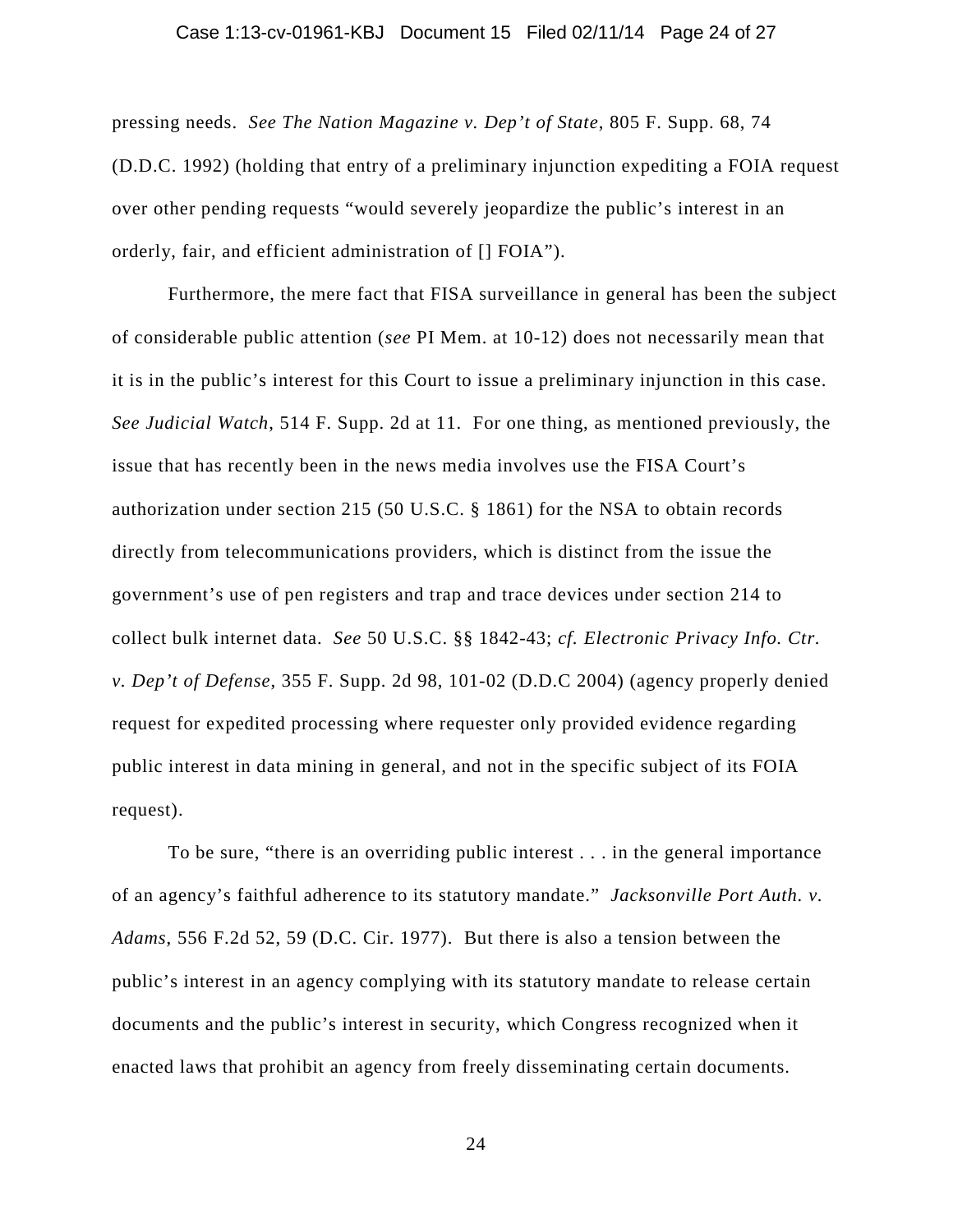#### Case 1:13-cv-01961-KBJ Document 15 Filed 02/11/14 Page 25 of 27

EPIC does not dispute that its FOIA Request most likely encompasses classified records that contain national security information, and thus that Executive Order 13526 (Dec. 29, 2009) limits DOJ's ability to release such documents to EPIC. This Court is not aware of any authority (and EPIC provides none) that would allow it *carte blanche* to order DOJ to produce such sensitive documents in response to a FOIA request anyway, without permitting DOJ to take the time it needs to conduct an adequate classification review. And this is even setting aside the fact that, according to DOJ's uncontested declaration, the gathering, review, and dissemination of the requested records simply cannot be done "immediately" as EPIC requests. [10](#page-24-0)

To repeat, this is not a case in which the plaintiff has shown bad faith or any lack of diligence on the part of the NSD in processing the FOIA Request, which is now not even four months old. Rather, EPIC claims that the agency has acted wrongfully based simply and solely on the deadline set forth in the FOIA statute and the fact that more than 20 days have elapsed without a substantive response to its pending FOIA Request. EPIC pays no mind to the NSD's duty to conduct a careful balance of its competing obligations to release certain requested information under FOIA and to protect (*i.e.,* withhold) other information under Executive Order 13526 and federal statutes that promote national security. (*See generally* Bradley Decl.) Balancing these significant concerns is clearly in the public's interest, and EPIC has not given this Court any reason to disbelieve the agency's contention that achieving the appropriate balance here

<span id="page-24-0"></span> $10$  In one of the most telling moments of the preliminary motion hearing, the Court asked EPIC what the organization would have the Court do where, as here, the agency says that it is working diligently but that it simply cannot comply with any order that it produce the requested documents within 20 days. Hr'g Tr. at 11:16-22. The futility of the order that EPIC now seeks—and the judicial resources that have been, and would be, needlessly expended to enforce an order with which DOJ cannot comply certainly cuts against EPIC's public interest argument.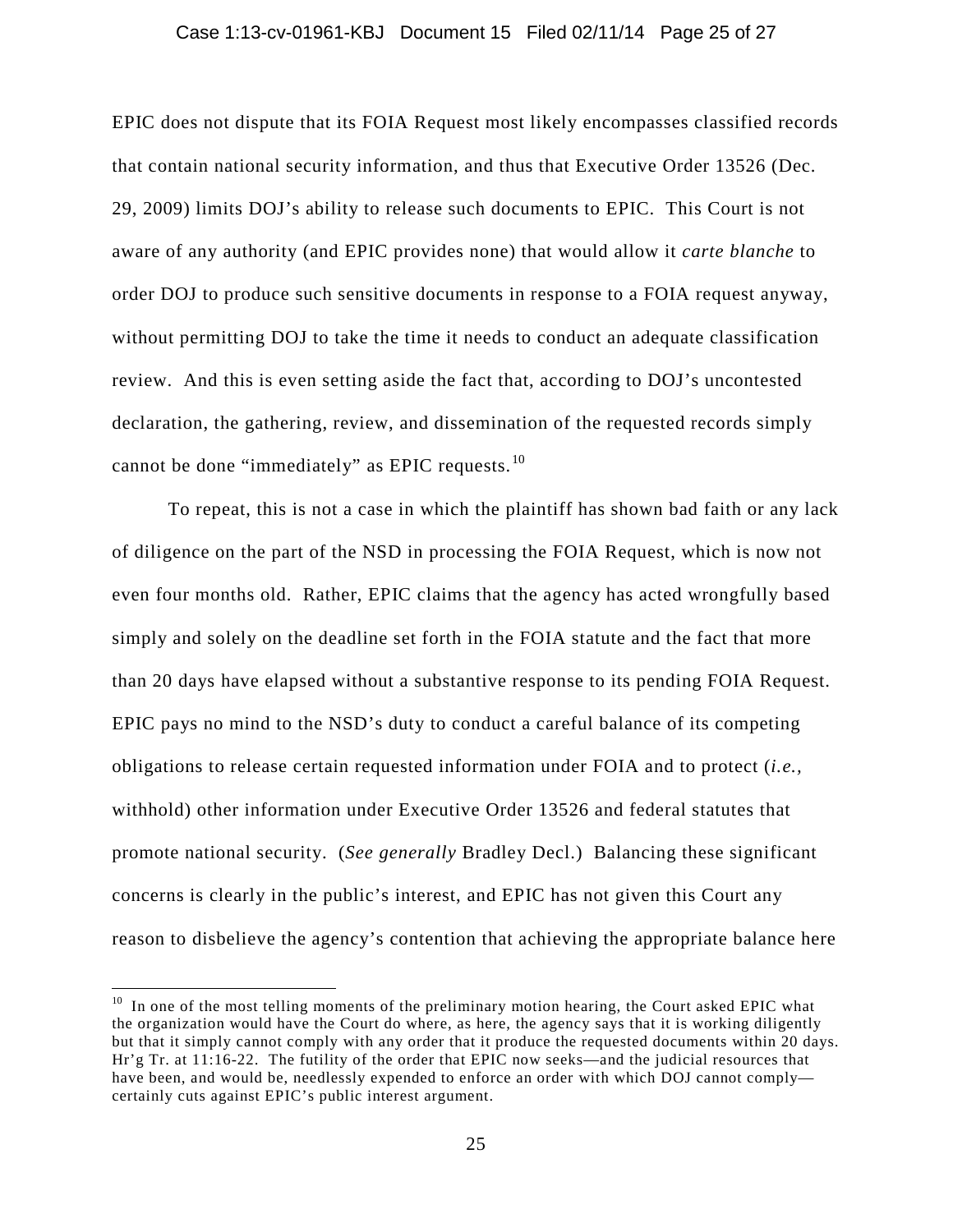### Case 1:13-cv-01961-KBJ Document 15 Filed 02/11/14 Page 26 of 27

will take more time than the 20 days the FOIA prescribes. *Cf. Ctr. For Nat'l Sec. Studies v. DOJ*, 331 F.3d 918, 926-27 (D.C. Cir. 2003) ("It is equally well-established that the judiciary owes some measure of deference to the executive in cases implicating national security, a uniquely executive purview.").

The bottom line is this: given the competing public interests at stake in this matter, and also EPIC's failure to provide any evidence that DOJ is intentionally dragging its feet until the surveillance storm blows over, this Court sees no need to short-circuit the NSD's ongoing document review process preliminarily and in the manner that EPIC's motion requests. *See ACLU v. Dep't of Defense*, 339 F. Supp. 2d 501, 504 (D.D.C. 2004) ("It is the duty of the court to uphold FOIA by striking a proper balance between plaintiffs' right to receive information on government activity in a timely manner and the government's contention that national security concerns prevent timely disclosure or identification.").

# **IV. CONCLUSION**

For the foregoing reasons, EPIC has failed to carry its burden with respect to any of the four preliminary injunction factors, and the Court concludes that its motion for a preliminary injunction must be **DENIED**. This case will proceed to the merits, and the Court will exercise its ordinary jurisdiction over the pending FOIA process, which involves "supervis[ing] the agency's ongoing progress" and "ensuring that the agency continues to exercise due diligence in processing the request." *CREW*, 711 F.3d at 189; *see also id*. n. 7 (noting that "[t]he district court may of course consider FOIA cases in the ordinary course" because "[t]here is no statutory mandate for district courts to prioritize FOIA cases ahead of other civil cases on their dockets").